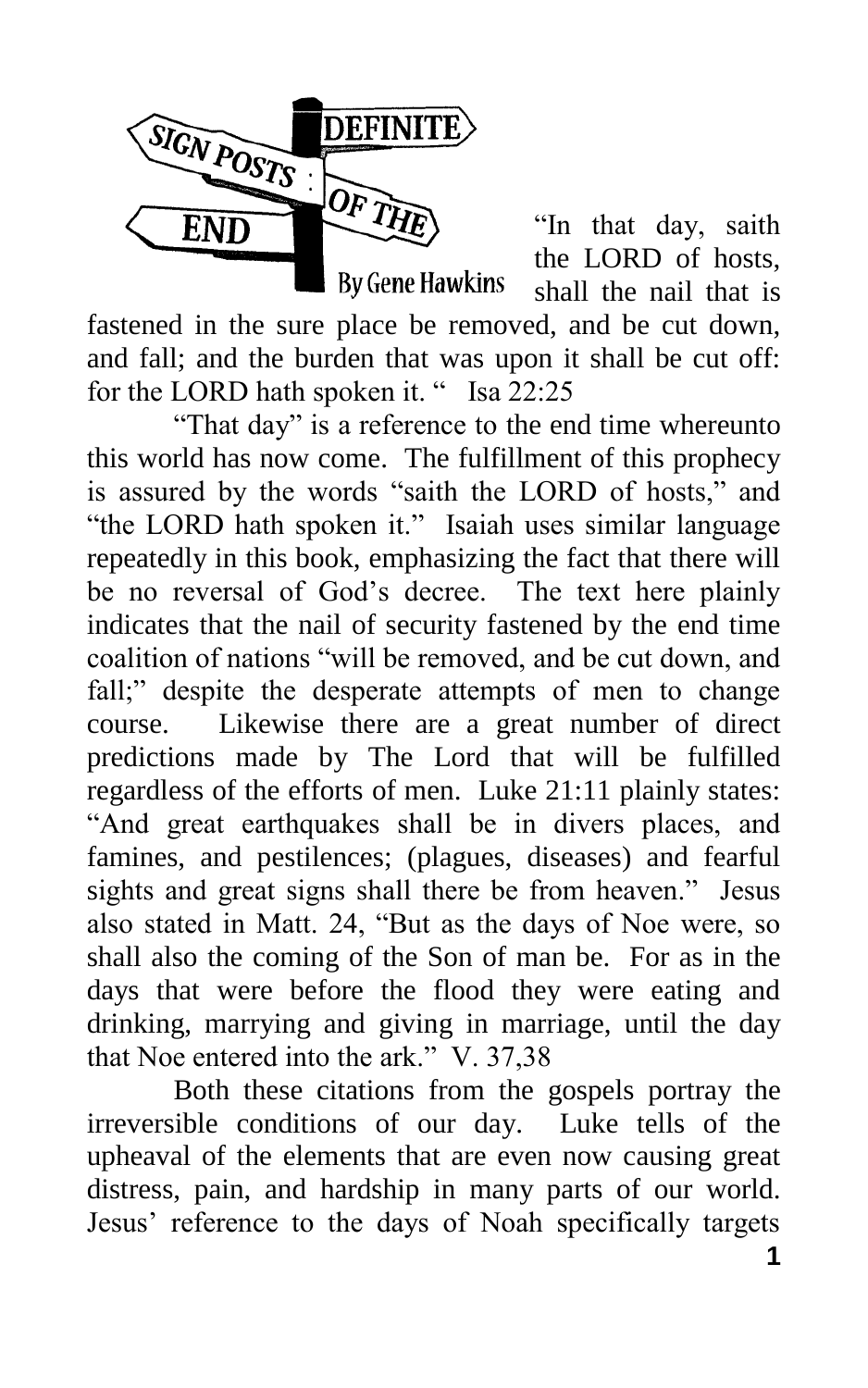immorality and wickedness, and Genesis 6:11 summarizes those same days as a time when "The earth also was corrupt before God, and the earth was filled with violence." The characteristics of that era prevail in this present world scene. We have been inundated over the past few years with the

impending hazards of "man made global warming." That debacle has been largely exposed as an absolute myth, but it has been used to exact a certain control over the general populace, something the antichrist will eventually achieve worldwide. Not only so, but some proponents of it have been greatly enriched through books and lectures. Still others made millions because they got in on the "ground" floor" investing in alternative fuels and energies.

Though this myth took years to build, just 12 short months has brought a decided change, especially in the political arena, since some of its major supporters completely ignored the recent climate change summit in Cancun. Just prior to the summit of 2009, The British Meteorological Office was warning of "the warmest year on record." One year later, as Britain is in the grip of yet another extraordinarily frigid winter, their admonitions are much more subdued. "The Daily Mail," (a U.K. news agency) noted why: "Buried amid the details of those two Met Office statements 12 months apart lies a remarkable climb down that has huge implications – not just for the Met Office, but for debate over climate change as a whole.. for the past 15 years, global warming has stopped."

Current weather patterns in the U.S. would bear that out as much of the Northeast has been smothered by snow in recent weeks. Not only so, but states like Arizona, and Georgia, both of which were ill equipped to deal with snow removal, were in some cases completely paralyzed by recent storms. These storms were also widespread as the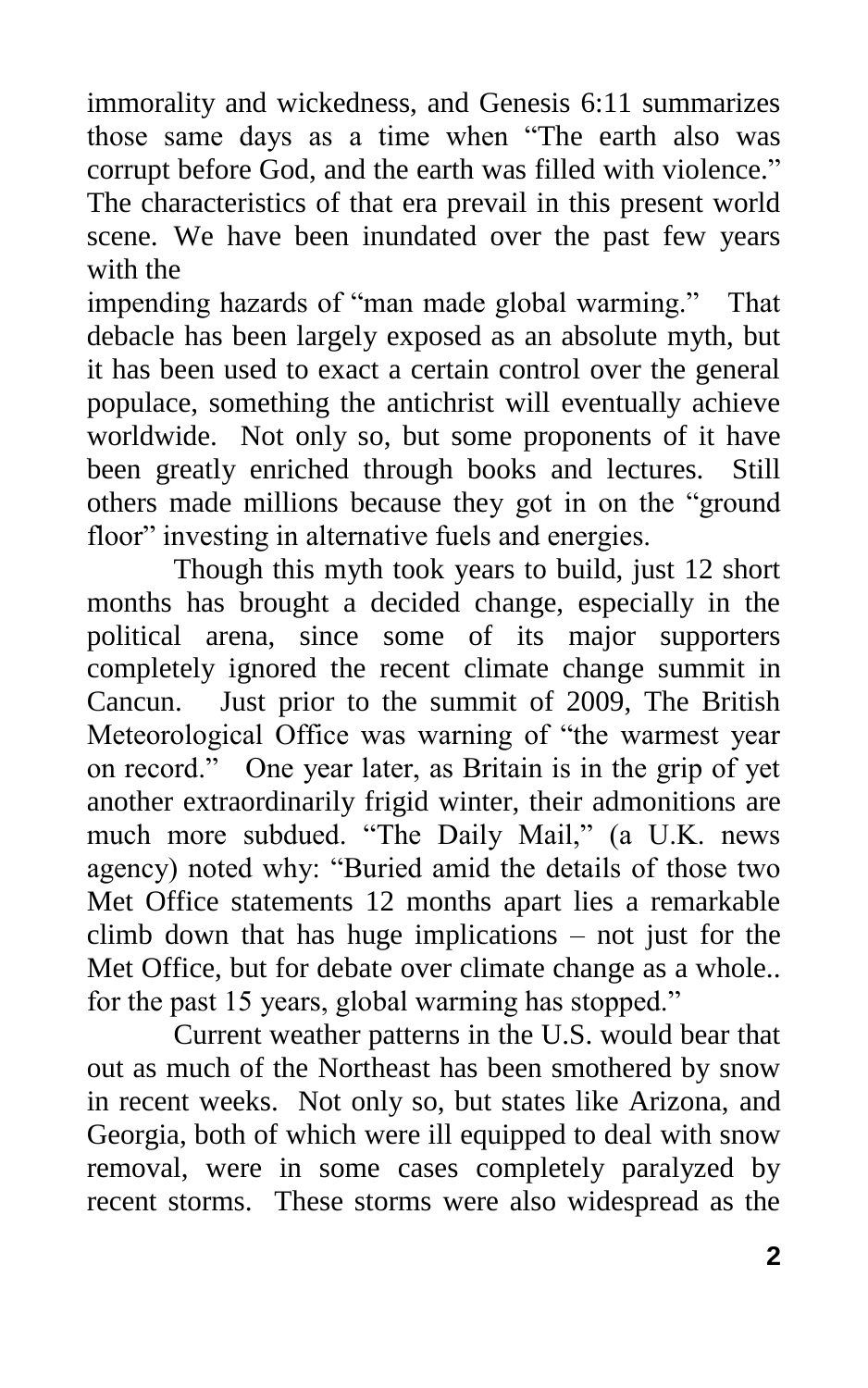Huffington Post reported on January 11, 2011 "A map of snowfall in the United States is revealing right now: 49 states have snow on the ground and only one does not."

We are plainly told that the elements will melt with fervent heat. II Pet. 3:10,12 Revelation 16:9 states emphatically that men will be scorched "with great heat." The text above declares; "great signs shall there be from heaven." All of these reinforce the fact that the earthquakes, floods, and many other drastic changes often caused by severe weather disrupting the lives and comfort of earth's inhabitants, are here because "The LORD hath spoken it." The man made global warming myth is simply another demonstration of the fact that man truly believes he can absolutely control his own surroundings. He has yet to learn that such mysteries and treasures of the universe can only be controlled by God. While cold temperatures producing snow and ice have pummeled America, torrential rains have caused severe flooding thus causing the "costliest natural disaster in Australian history." Such demonstrations are also becoming much more frequent around the world, and before the clean-up can be completed on one tragedy, another has occurred. This pattern will continue into, and during the tribulation period and the best efforts of men will be powerless to stop it. According to God's Word, global temperature is going to rise dramatically and even if the entire world were to "go green" tomorrow, in an effort to eliminate green house gasses and "carbon footprints," it will not stop, for "The LORD hath spoken it."

ABC news has been running accounts of some scientists declaring that all this havoc must be attributed directly to man-made global warming. Such affirmations sound totally absurd to many, especially those who are experiencing the complications caused by these record low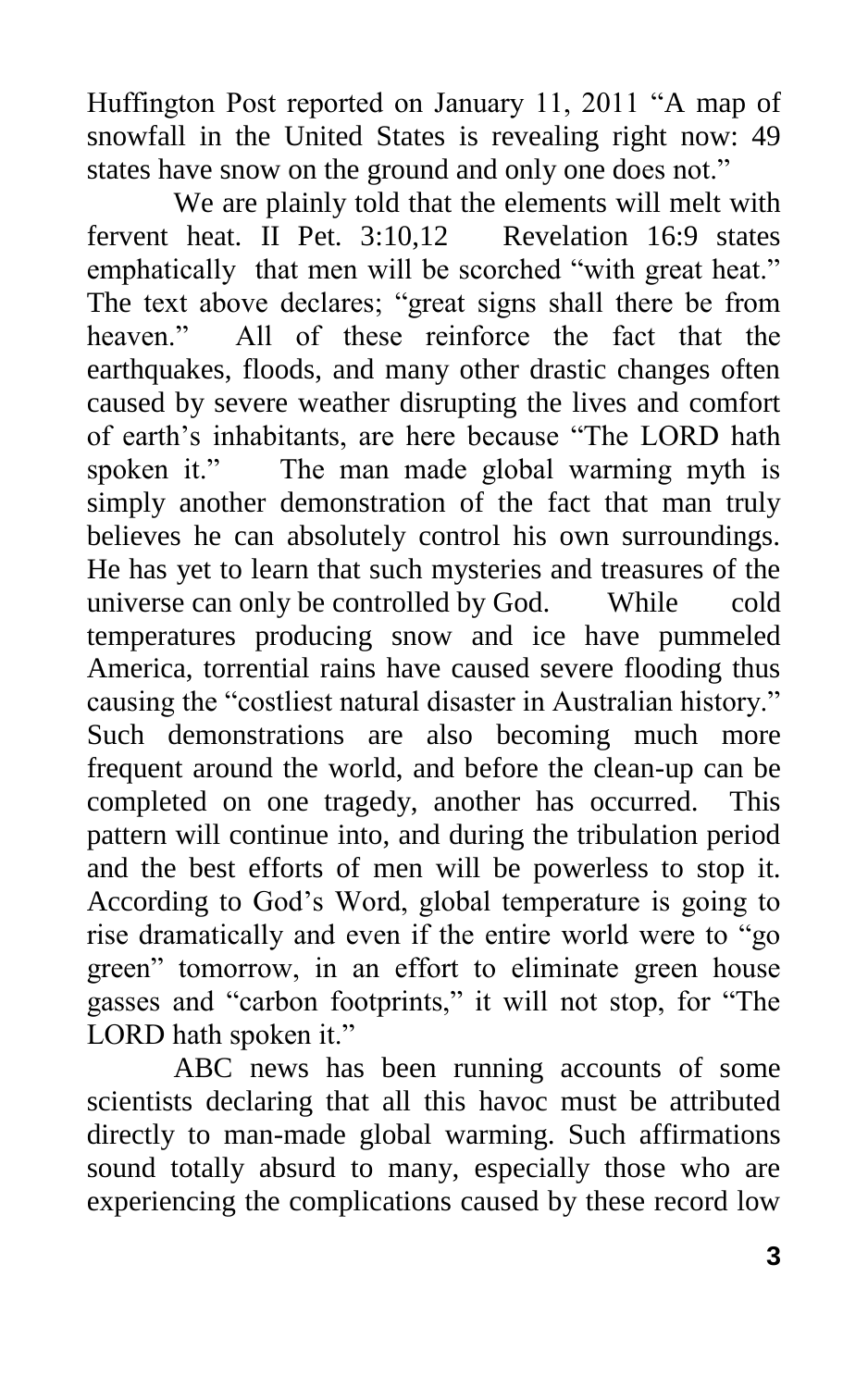temperatures and snowfall. Evidently these men are much wiser than Job of old, who, when asked of God, "Hast thou entered into the treasures of the snow? or hast thou seen the treasures of the hail," could in no wise answer Him. Job 38:22 The aforementioned "scientific reports" seem to us, evidence of God's decree regarding unregenerate man: "Professing themselves to be wise, they became fools,..." Rom. 1:22

 Matthew 24 describes a great number of characteristics of the end time that are very prominent today, but the text above specifically speaks of them as being a parallel to "the days of Noe." Verse 38 announces that they were eating and drinking, marrying and giving in marriage, and while God originally gave all of these "benefits" to man, Jesus' words here carry a negative connotation. Man was created with such needs, but humanity in general is absolutely out of control. He is obsessed with gratifying his own fleshly appetites. Marriage was instituted by God, because He saw that "It is not good that the man should be alone; I will make him an help meet for him." Gen. 2:18 He then specifically created a woman, brought her to the man, and thus performed the first marriage. The marriage, to which Jesus refers, is in no wise presented as being good. We have concluded for some time that it was a reference to the rampant divorce and re-marriage rate which is so prevalent in this country and around the world, and we still hold to that assessment. However, recent demands by society and the current administration to legislate the immorality of gay marriage is also a stark demonstration as to why Jesus made this statement, and Paul cites this ungodly practice as being prompted by man's rebellion, and rejection of God. Rom. 1:21-27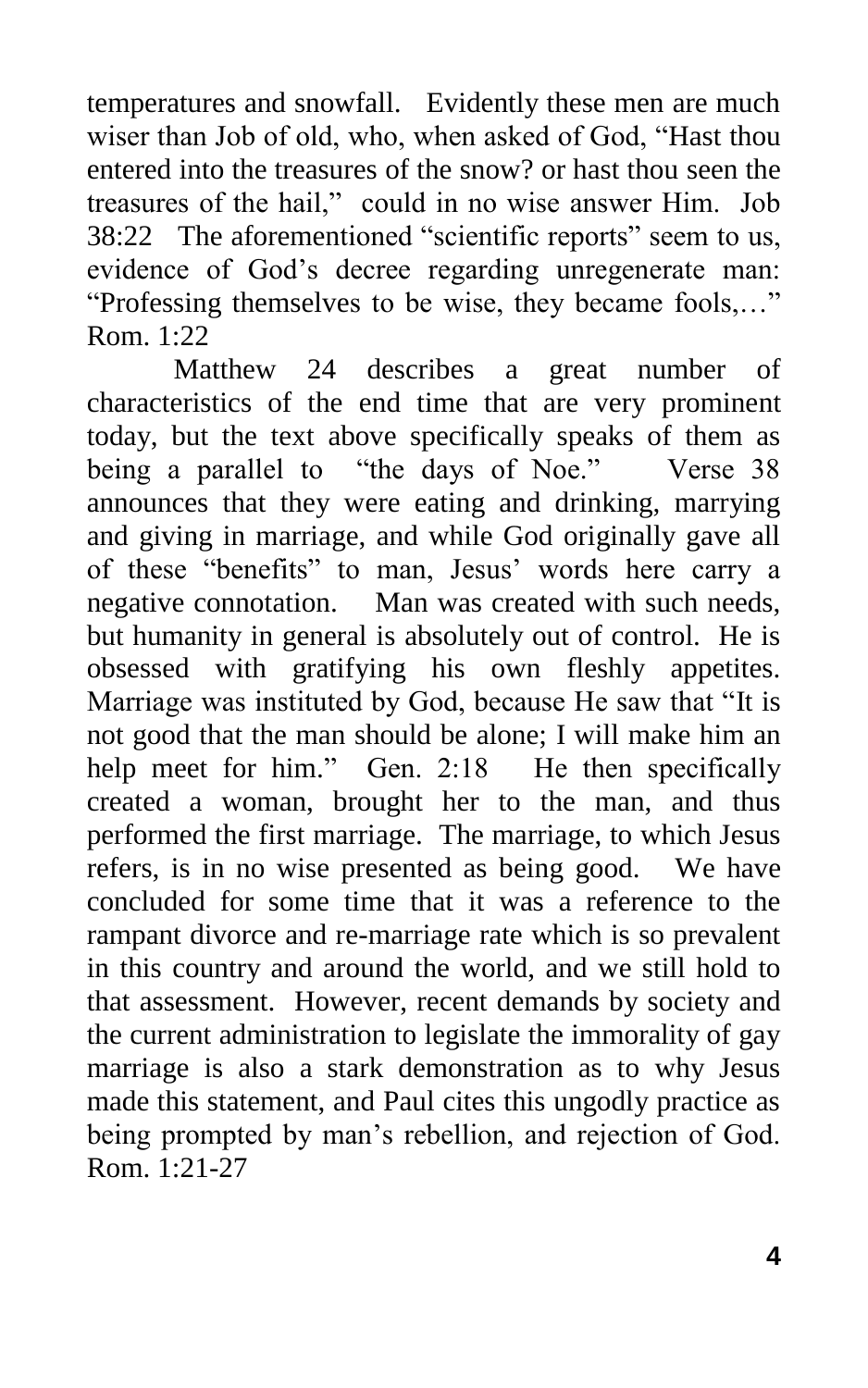The days of Noah, as described in Genesis 6, are also defined as days of violence, and America has surely come face to face with that reality. Civil unrest has been a staple in many third world countries for decades, but socalled civilized nations are quickly following suit. The recent shootings in Tucson, Arizona which took the lives of six victims, including a nine year girl, and a federal judge, and which wounded Congresswoman Gabrielle Giffords, the specific target of the attack, is a graphic demonstration of these days of Noah. Some were very quick to blame opposing political parties for the attack, while others were accused of taking the opportunity to use such a tragic event for political purposes of gaining more gun control. The fact is that such ungodly rebellion will never be legislated into oblivion. The heart of man is deceitful and desperately wicked, according to Jeremiah  $17:9$ , and as he says "who can know it?" Despite efforts to the contrary, neither politicians nor religionists will be able to curb these days of violence for, according to Isaiah's assertion, "The Lord hath spoken it," and it will in fact come to pass. Consider Isaiah's summation of many characteristics describing the end time, mentioned at this writing. "Behold, the LORD maketh the earth empty, and maketh it waste, and turneth it upside down, and scattereth abroad the inhabitants thereof. And it shall be, as with the people, so with the priest; ..... The land shall be utterly emptied, and utterly spoiled: for the LORD hath spoken this word. The earth mourneth and fadeth away,….the haughty people….do languish. The earth also is defiled under the inhabitants thereof; because they have transgressed the laws…..Therefore hath the curse devoured the earth, and they that dwell therein are desolate: therefore the inhabitants of the earth are burned, and few men left." Isaiah 24:1-6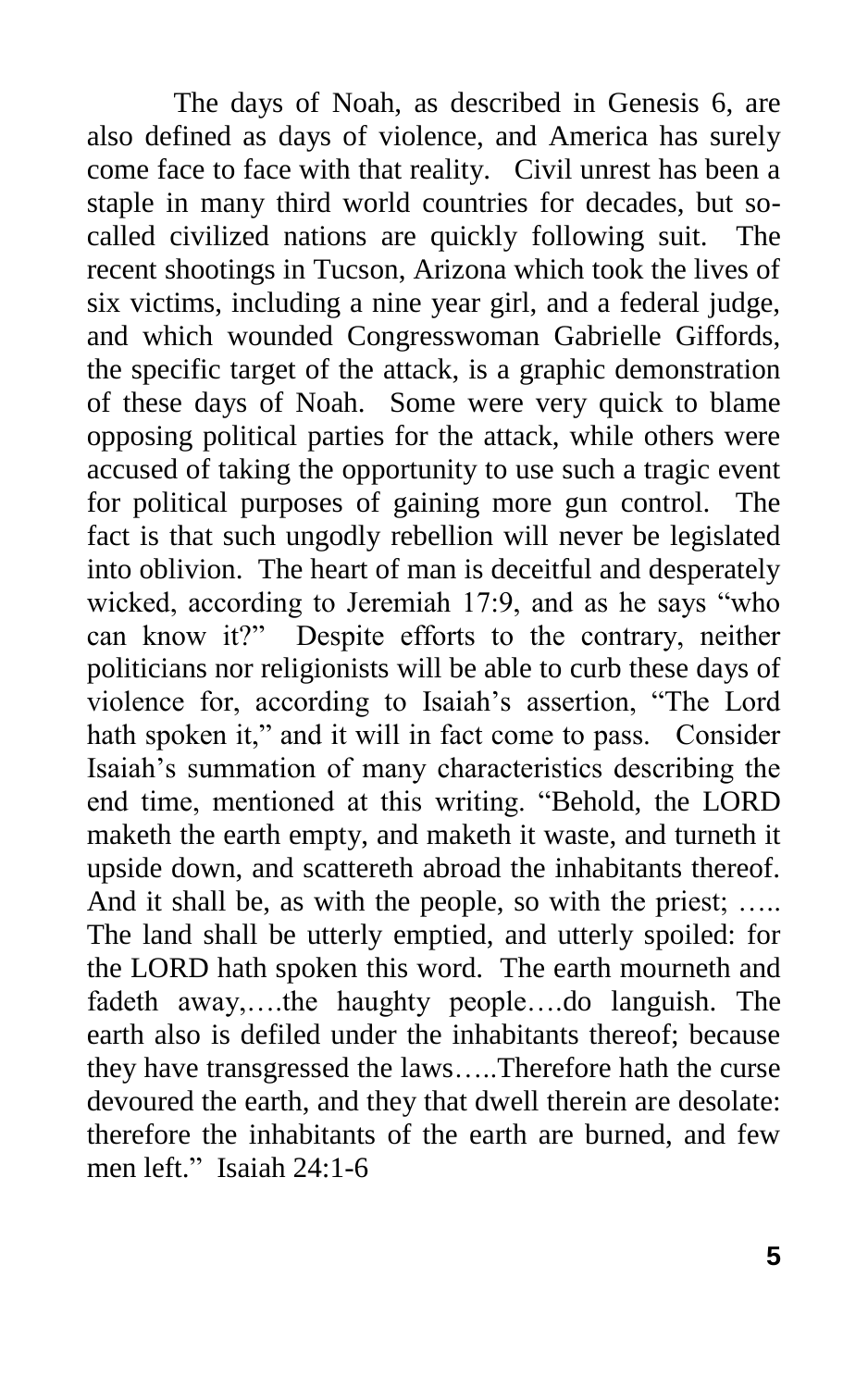All of these things are coming to pass before our very eyes, because The LORD is doing it, and it is imperative that we realize none can stop it. Many of our day claim II Chron.  $7:14$  "If my people, which are called by my name, shall humble themselves, and pray, and seek my face, and turn from their wicked ways; then will I hear from heaven, and will forgive their sin, and will heal their land." While this verse will one day fulfilled in its entirety by Israel, after she has suffered the severe time of Jacob's trouble which will bring her to repentance, it will in no wise be claimed by America or any other nation, and thus avert these things which "The LORD hath spoken."

The headline "Silence...then a Roar," appeared in the Kansas City Star just a few days after the Arizona tragedy. It means that members of Congress convened to offer a moment of silence for the victims of this rebellious uprising, and then voices and fingers of blame were loudly manifest across the land as some sought reasons and thus solutions, to prevent such things from happening. The "moment of silence" is nowhere near the example set by Daniel as he "...set my face unto the Lord God, to seek by prayer and supplications, with fasting, and sackcloth, and ashes: And I prayed unto the LORD my God, and made my confession,..." Dan. 9:3-4 The next fifteen verses of this chapter record Daniel's confession, repentance and appeal for God's mercy in behalf of the nation of Israel, for whom he knew the Babylonish Captivity was about over. Daniel knew change was coming for his people, and that they would soon be delivered, but rather than taking the attitude, "whatever will be will be," he earnestly sought The Lord for His Will concerning his beloved people. We too have been inundated with the word "change" over the past few years, but we have heard neither politician nor preacher come anywhere close to the extended prayer of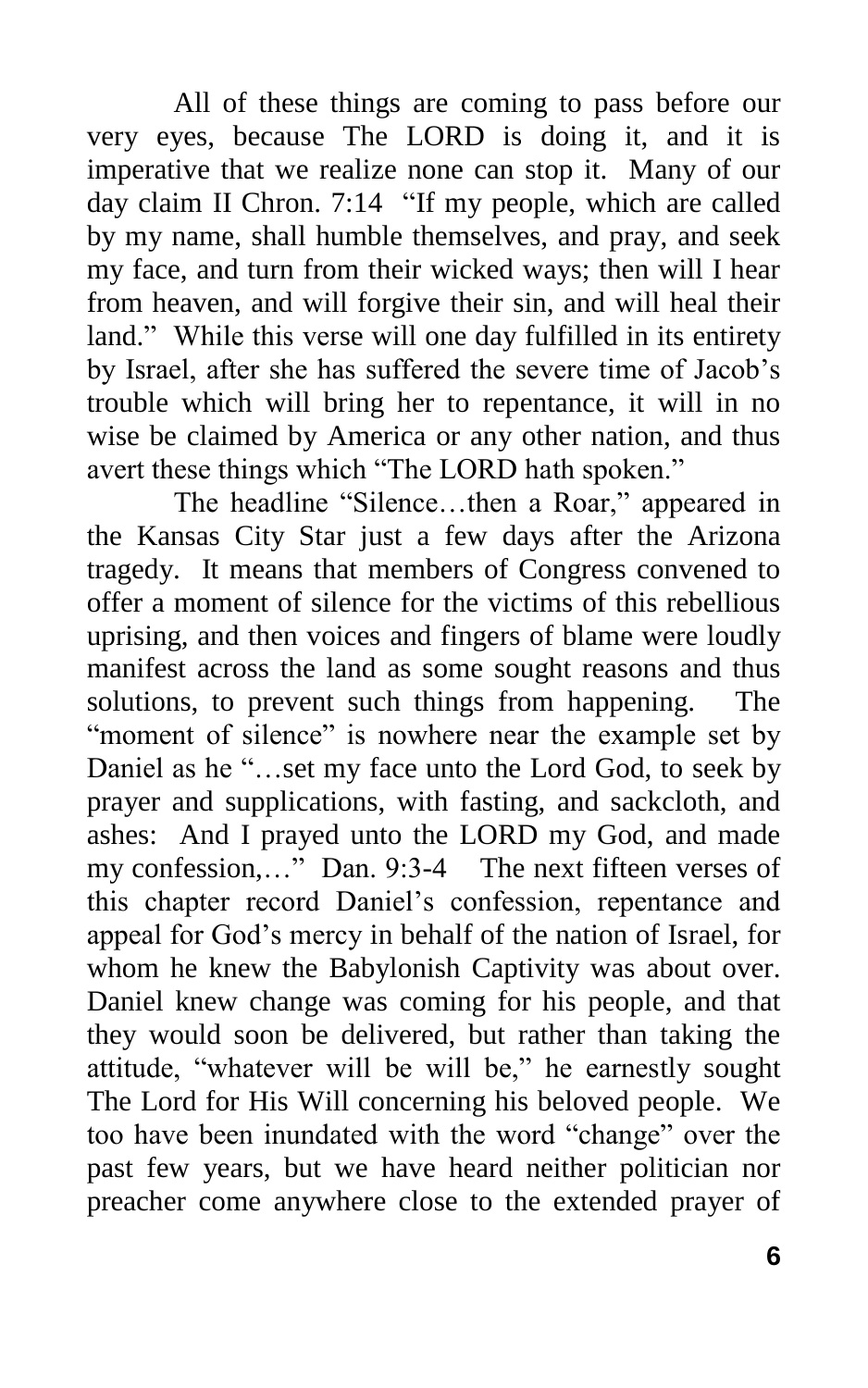Daniel. The closest thing to that would be the prayer of the Pastor in Kansas who was asked to give the opening invocation for the Kansas Senate a few years ago. He implored God to forgive America for, among others, the rampant sins of violence, abortion, and homosexuality, and many in that gathering promptly walked out. Here in our text, we would note that though the Jews were freed from the bondage of Babylon, and a spiritual faith-filled Daniel had interceded for them, God made it very clear to His beloved prophet, that they would not be freed any time soon from Gentile dominion. Thus, Daniel 9:27 along with the rest of this book, outlines the horrendous suffering they must endure before they are finally restored to their land.

So today, our prayer and purpose is not to "save the planet" as some seem determined to do. If we believe the decree of Isaiah "The LORD hath spoken it," our prayer should rather be that God would prepare us to depart from it. Jesus has plainly told us that though we are in the world we are not of it. It is surely high time that God's people begin to think and act as though we are bound for a heavenly land. We too can conduct ourselves as the Philadelphia Church and hear the words: "Because thou **hast kept the word of my patience,** I also will keep thee from the hour of temptation, which shall come upon all the world, to try them that dwell upon the earth. Behold, I come quickly: hold that fast which thou hast, that no man take thy crown." Rev.  $3:10-11$ 

> *IT WAS LOVE His Blood is the seal of our covenant His Grace opened Heaven to man His Mercy poured forth to the nations But Love put the nails in His hands.*

~~~~~~~~~~~~~~~~~~~~

*No serpent, or soldier could kill Him*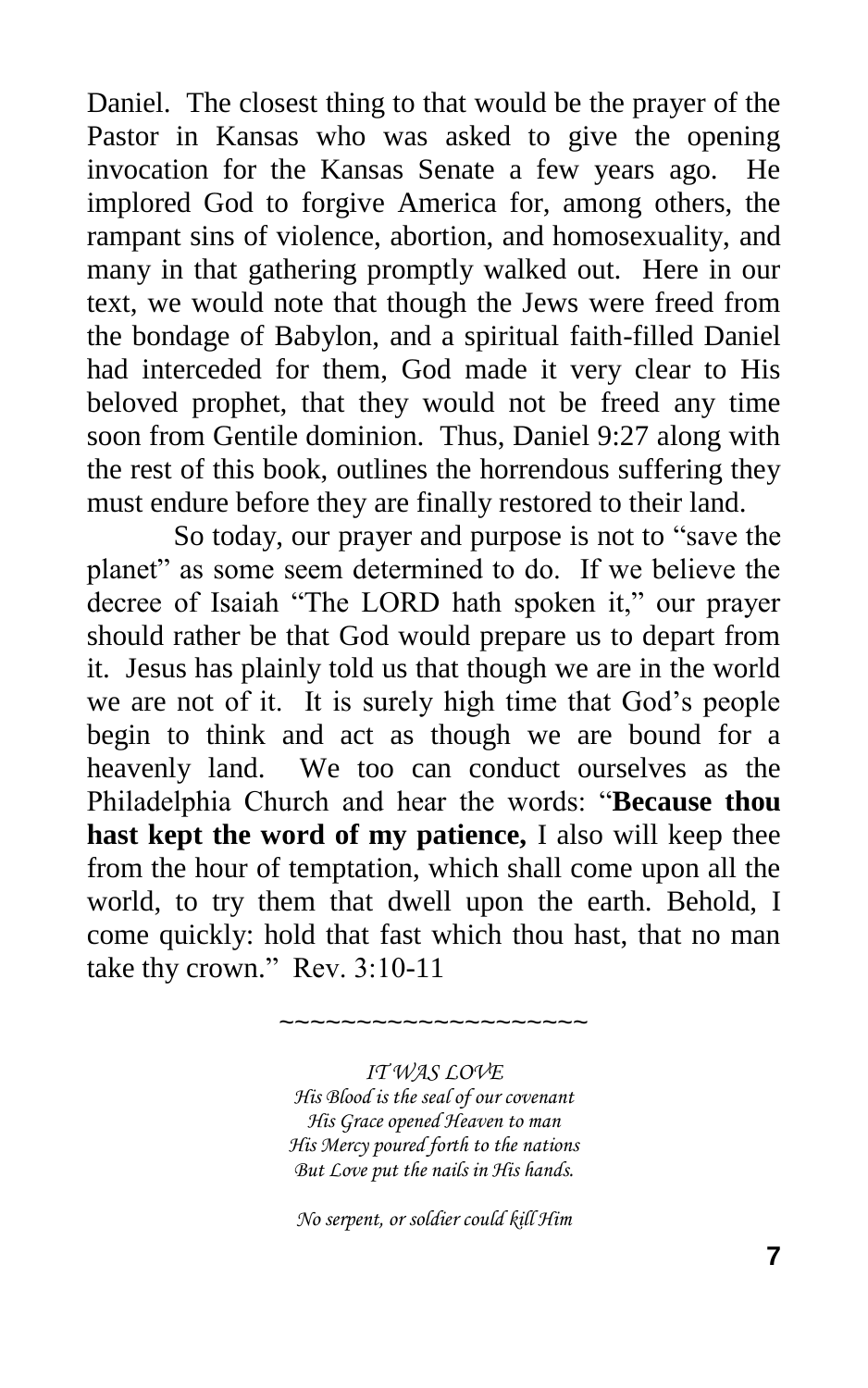*It was how God planned it to be And God's Love for the likes of lost sinners Brought Jesus to you and to me.*

*Our sins were as black as the midnight Like the darkness that covered the land While our Savior hung there in the balance (You and I put the nails in His hands).*

*No human could bear such a banner No demon defy such a plan Yes, Jesus secured our redemption And it was LOVE that put nails through His hands.*

*D. Albrecht*

# Love's Apprehension and Reciprocation Albert Astle

"Not as though I had already attained, either were already perfect: but I follow after, if that I may apprehend that for which also I am apprehended of Christ Jesus." Phil. 3:12

Christ apprehends all believers. Each child of God has the same privilege, provision, and opportunity of laying hold of Jesus Christ. We all start out as Ephesian saints in the heavenlies in Christ Jesus. There is no believer that is disqualified from this glorious beginning that we all have in Christ Jesus; but as the Christian life progresses, we eventually discover, that not all of God's children are apprehending that for which they have been apprehended.

I was made to so appreciate this vital message when I went to Bible School. I often testified to the fact that, if I had never gained anything else other than the truth of laying hold of Christ, I would have gained the full truth. When I first stepped up on the porch, it was just getting dark. Brother Copley answered the door; and I thought he was Paul, or Moses, or some other prophet. Sister Bodie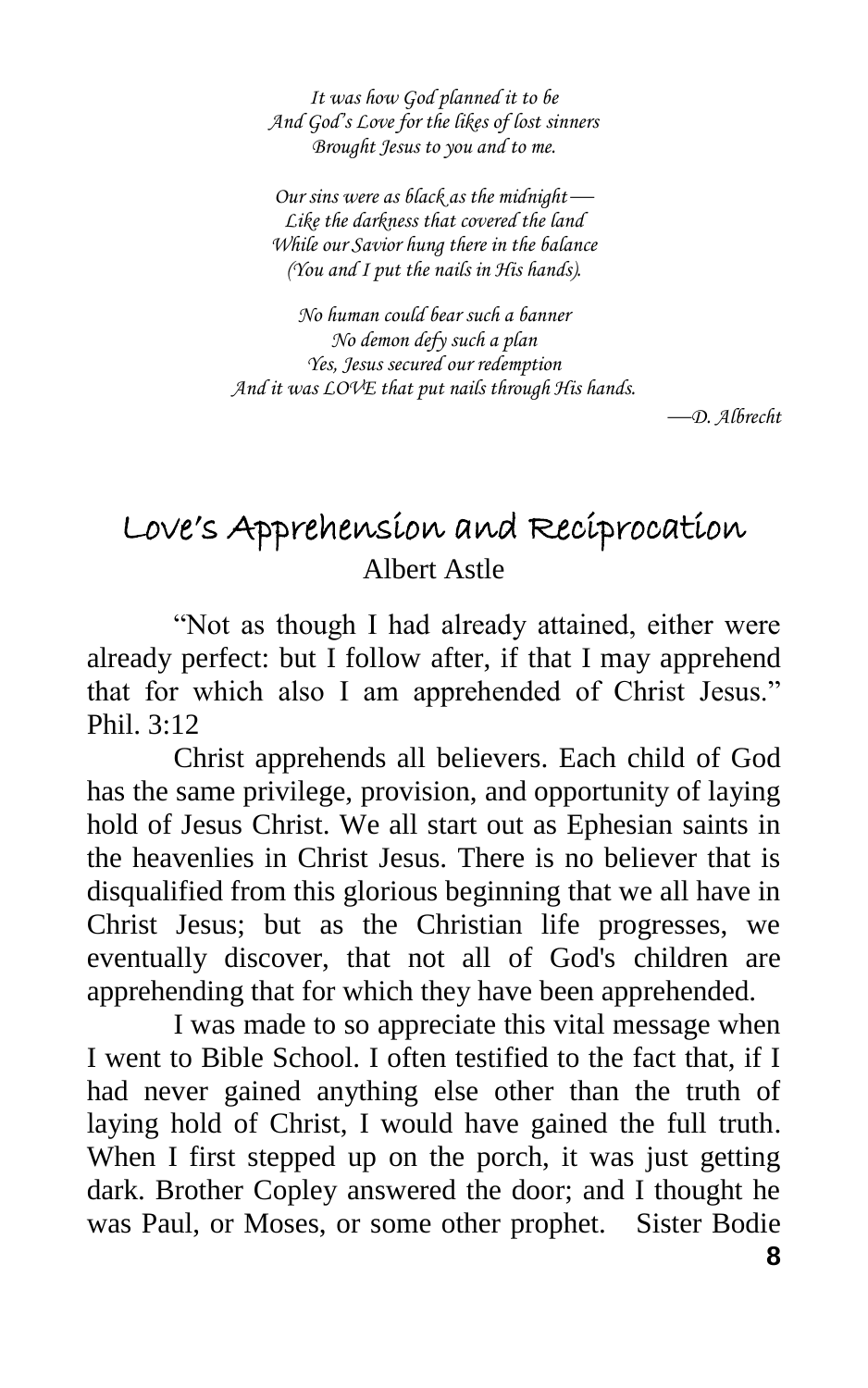was not anything like I expected her to be. I expected to see a tall lady wearing black horn-rimmed glasses, and here she was just a little old lady. But, Oh! Bless God! We fell in love with them. I can remember sitting in the Bible School classes and getting absolutely nothing out of them. I went through a pretense of studying. You can have your Bible open and a pencil in your hand and a notebook open, and you look like you are studying. When Sister Bodie reached the fourteenth chapter of Revelation, she said she wanted an epitome on the previous chapters. I did not even know what an epitome was, let alone anything about the first fourteen chapters of Revelation. So I went down into what had once been the coal room, and I started to pray. Brother Copley told me later that he heard me shoveling coal. I cried out to God. I wanted so much to have His Word. The next Sunday morning Brother Copley preached on the night watches, and I was disturbed about winning Christ. Later, I asked him how I could possibly win Christ. I told him, "You are a man of God who has been living for the Lord all these years. I can see how you could easily win Christ. But, here I am, just a nineteen year-old kid. How can I win Christ?" I have never forgotten what he said: "Christ does not choose His Bride on the basis of how long you have served Him, but on how much you love Him. He does not even ask if you can cook. He chooses you because you love Him." Again I prayed. God poured His Word into my heart. It was there that I began to run this race to win Christ. God just began pouring the Truth into my heart; and I cried out to God that I was just as good as John or Peter or Paul or Brother Copley or Sister Bodie or anyone else. I have as much right to the Word as they do; and God began to open up His Word to my heart.

It is imperative that we learn to fall in love with Jesus, and lay hold of Him as our Bridegroom. The Song of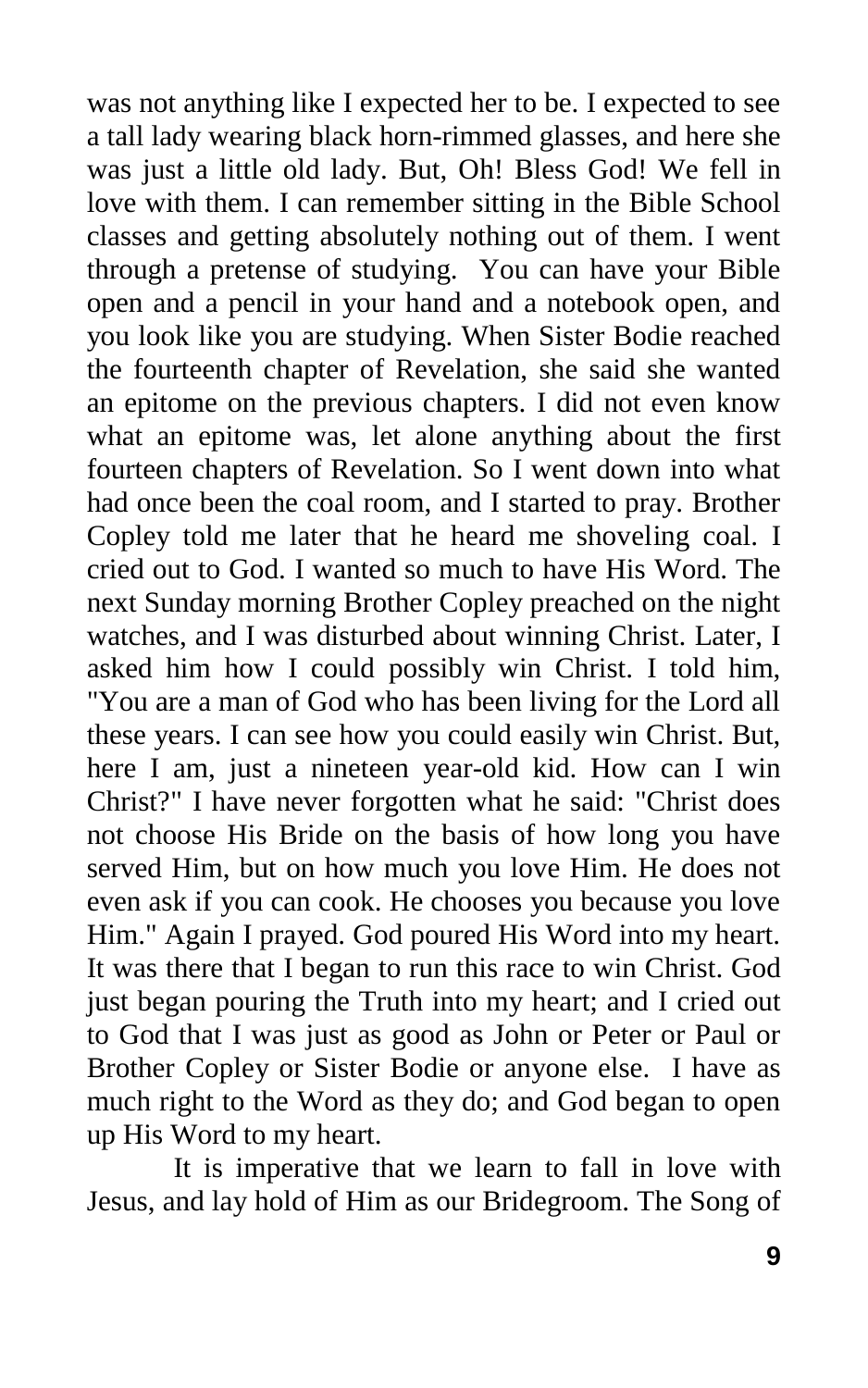Solomon records this precious truth. "By night on my bed I sought Him whom my soul loveth: I sought Him, but I found Him not. I will rise now, and go about the city in the streets, and in the broad ways I will seek Him whom my soul loveth: I sought Him, but I found Him not. The watchmen that go about the city found me: to whom I said, Saw ye Him whom my soul loveth? It was but a little that I passed from them, but I found Him whom my soul loveth: I held Him, and would not let Him go, until I had brought Him into my mother's house, and into the chamber of her that conceived me" - Song of Solomon 3: 1-4. This dear little bride, in the third chapter, speaks of her failure. You did not think that the Bride of Christ could fail? What do you suppose the word "overcoming" means, anyway? It does not mean that our lives are going to be spent on a downy bed the moment we accept Bridal truth. No. There is a cost attached to that, and there are some things to overcome. There are only two places where she makes this expression, "I sought Him, but I found Him not." But, the mark of an overcomer is, that he cannot stand that disassociation with Jesus Christ. He has fallen in love. He has learned to apprehend that for which he has been apprehended. It is so vital today that God's children learn to move out of the realm of a song about Jesus, and a poem about Jesus, and even the simple truths about Jesus, and learn the Person of Christ- the dead, buried, resurrected, ascended, and interceding Son of God - Jesus Christ. He is the One of whom the Shulamite said, "He is altogether lovely" - "the chiefest among ten thousand."

The overcoming steps are certainly given here in this third chapter of the Song of Solomon. "By night on my bed I sought Him." This could speak of our provisional life. We have a rest in Christ Jesus, but this does not mean lethargy. It does not mean that we sit idly by and do not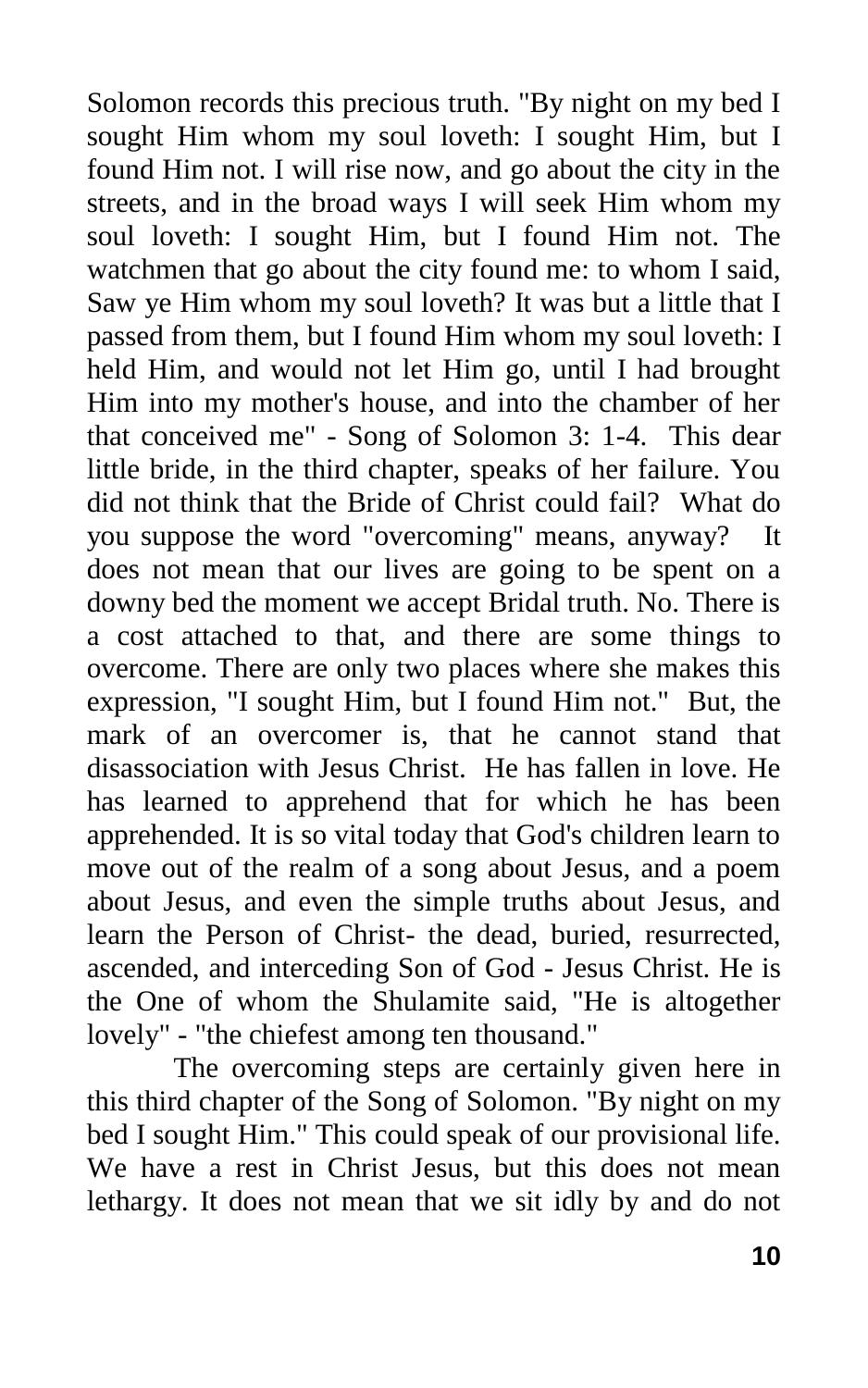occupy. We fall in love with Christ Jesus. One of the grossest mistakes that we make is to depend on the Bible teachers, pastors, and Sunday School teachers to do our studying for us. They can only plant seeds. They can only direct, and give a word of knowledge. We must find Jesus Christ for ourselves, and that is the very first step that we take. "I found Him." This is love's comprehension. I found Jesus Christ, not a song about Him. There is nothing at all wrong in a beautiful song, but the song should be the result of having found Jesus Christ. There is hardly any religious group in the land today that presents Jesus Christ. They present movements, doctrines, themes, and revival campaigns. They do not really present the Lord Jesus Christ. Only Paul's Gospel can help us to find Jesus Christ, and comprehend Him as our all in all.

"It was but a little that I passed from them." We see her desire. Then she arose and went about the city streets looking for Him whom her soul loved. The first thing that should come upon our hearts is love. I believe everyone here is aware of the fact that man is triune - body, soul, and spirit. The soul is that part of man that longs for things; and, even though it is a little thing, it is our soul that wants it. I love fried chicken - that is a soulish desire. But my soul loves Jesus more than fried chicken. It is the Word of God which communicates to our hearts. The Word of God was not written by Moses, nor by Job, nor even by Paul, Peter, James, and John. It was written by God. It is God's communiqué. It is God speaking to our hearts, and I do not care where we are reading - Genesis through Revelation. I have heard ever so many Bible teachers waste their time telling us how John felt, or how Paul felt, or how Peter felt; and they miss the complete message that God is trying to say to our hearts. When we read God's Word - LISTEN! Because God speaks in every page! The servants of God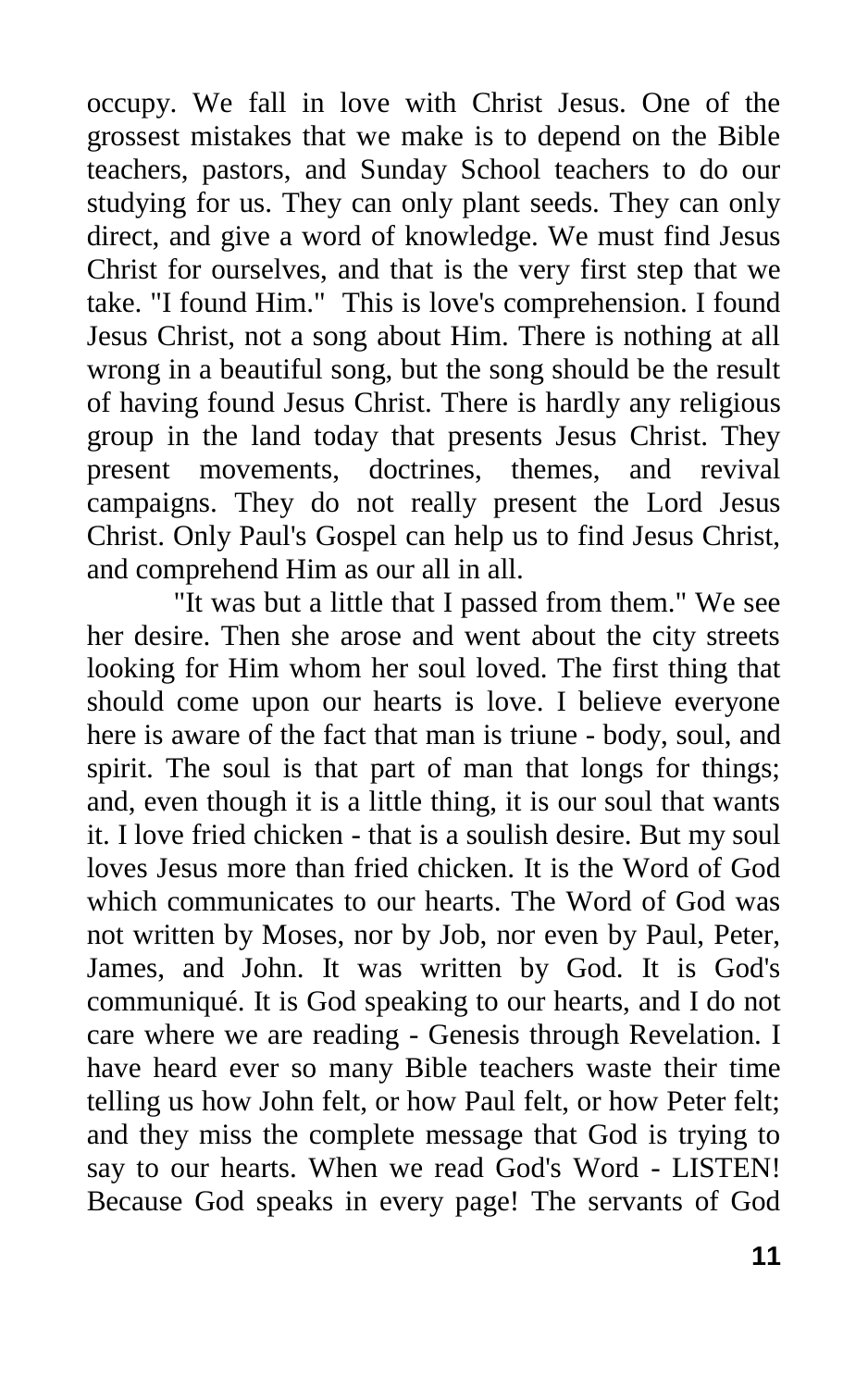were used to write and transcribe His invaluable messages to our hearts. Primarily, they have stepped aside and the Spirit of God says, "You listen to the Lord." When the Word of God has become that real to us, then our souls begin to love Jesus Christ. He is on every page, and we begin to see Him in every part of our lives.

I know, with all of my heart, that this works. I remember my first experiences in finding Him personally in my heart as my Beloved. It was when I was in the army. I was sailing overseas on an old troop ship; and, being a chaplain's assistant, I was lucky to be in charge of the ship's library. Being in charge of the ship's library, I had the key to it; and I could go there anytime, and even sleep in there. I would go in there in the mornings, and I began to pray for things. "Get me out of the army! Give me lots of friends; and give me this, and give me that." I asked God for a lot of things. But then one morning the Holy Spirit said, "Hush! Be still now, and listen for a while." I began waiting on the Lord, and it was then that He began to speak to my heart. The Spirit of God said, "Now make love to the Lord. Do not ask for another thing. Just praise the Lord." The Lord was teaching me a lesson. I began to praise and worship the Lord, and that little library was filled with His Presence. As a result, in two days time, the library was packed out and we were having Bible study. For thirty-eight days we had Bible study. We went through the book of Revelation. I did not want to teach it, but that is what the boys asked for. I did not even ask them to come in. I learned that God will use us. It is a very profitable thing to find Jesus.

"I held Him." This is love's apprehension. It is a very precious and wonderful thing in our lives to hold the Lord. We cannot hold Him against His will. Jesus Personally is elusive, unless our hearts cry out to Him. If we want Him out of mere formality, or try to hold on to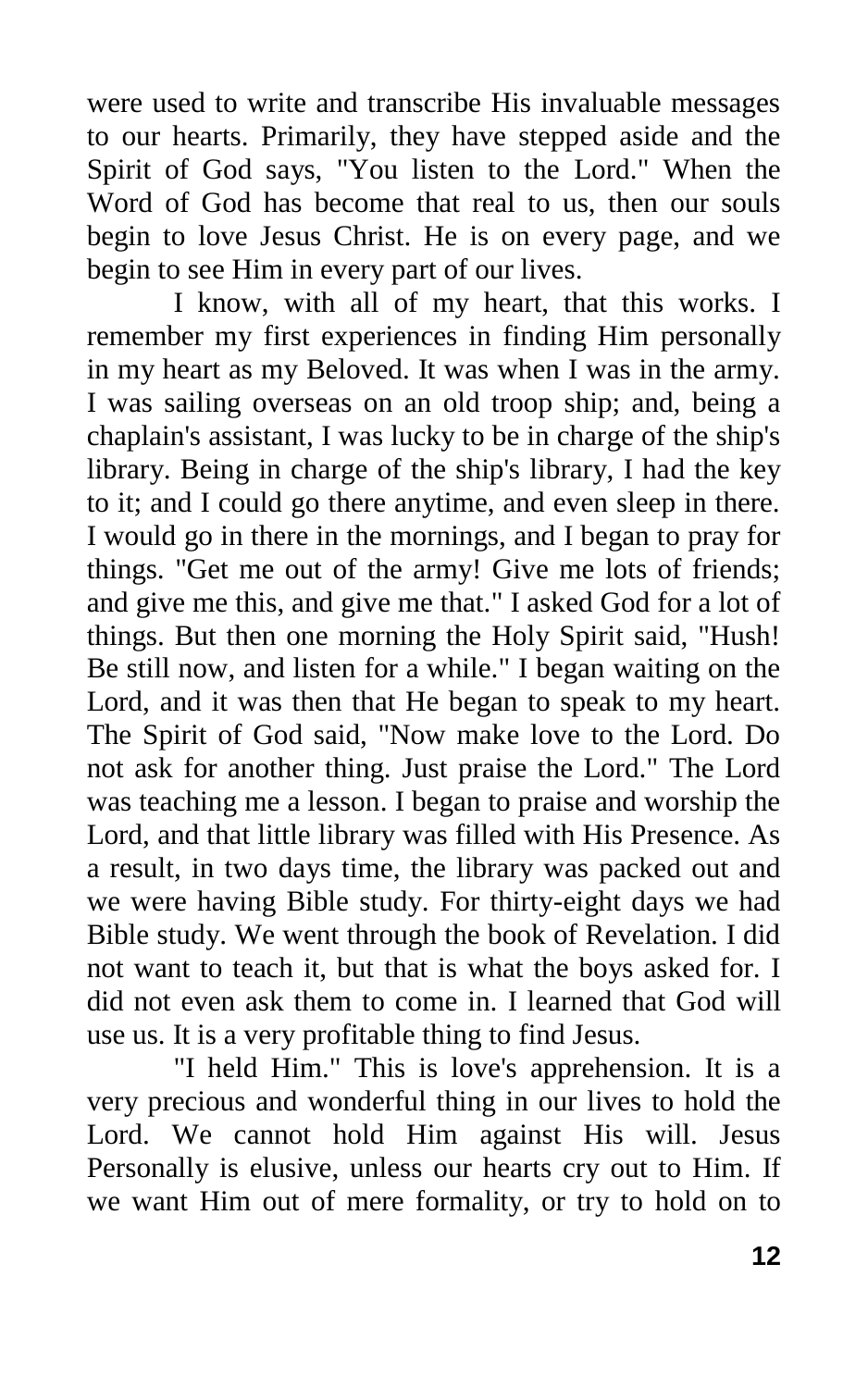Him to keep ourselves saved, He is never really around. When love reaches out to Jesus, He is there. This relationship with the Lord Jesus, when we hold Him, is a hold of faith and of love. It is not only an ecstatic association with Jesus - it is more than that. There is a song named, "Standing Somewhere in the Shadows, You'll Find Jesus." When we find Jesus, it is not somewhere in the shadows. The Lord spoke that to me once, when I was so depressed in a trial. He said, "Standing right here, you will find Me." It is in a definite place. Whether we are on the mountain top or down in the valley, whether our back is breaking under a burden, or whether we are blessed and happy, Jesus is right there. He is equal to any occasion. We hold Him by love and by faith. Ruth said to Naomi, "Whither thou goest, I will go; and where thou lodgest, I will lodge."

"I ... would not let Him go, until I had brought Him into my mother's house, and into the chamber of her that conceived me." There are not very many Christians that have the revelation of a reciprocal relationship with Christ. It is mostly - "Jesus, help me to have a world-wide revival"; or "Jesus, help us to get the whole world saved"; or "Jesus, help us to save all of Kansas City." Those things sound real good. They sound militant, and as if we are getting a lot done. We do not hear much about - "Jesus, fill my whole being with Yourself." One of the things that Jesus wants for us is reciprocated love. That is what the fifth chapter of the Song of Solomon is all about. He comes to her door, and He finds it locked. What was she obsessed with? She was obsessed with her provision. Provision is good until we go overboard on it, and think that is all there is. "Sweet smelling myrrh dropping from my fingertips. I am just so pretty in Christ. Have you ever seen anything as beautiful as I am in Christ Jesus?" That is what the Shulamite was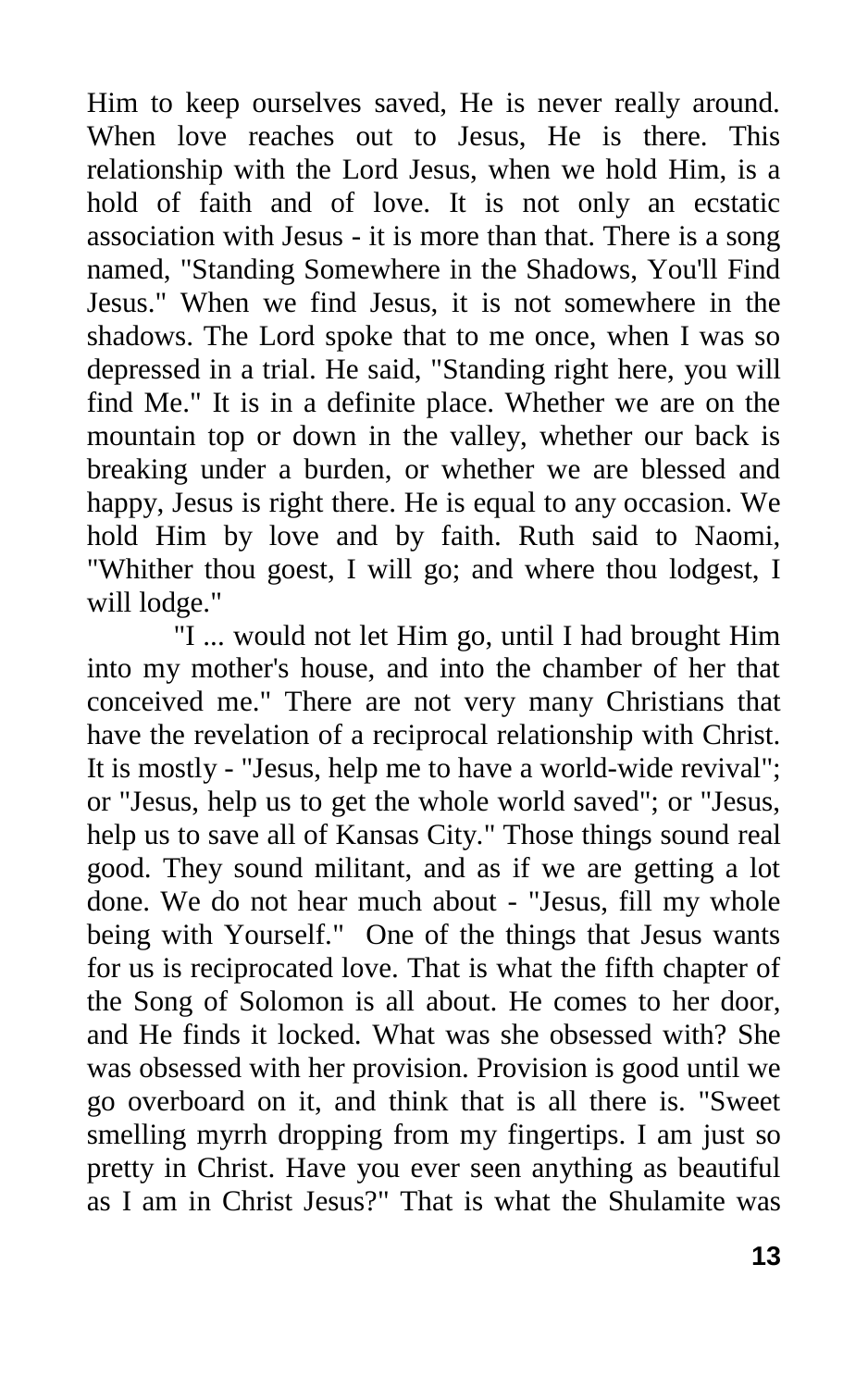doing. That is another failure. She was taken up with herself. She had even shut the door. Once she had shut that door, who was it shut against? Jesus. Where had He come from? He had come from the night, and He wanted reciprocation. He wants those children of God who fall in love with Him, who will find Him, and who will hold Him in love. This is what Jesus says about the Bride. It is in the seventh chapter of the Song of Solomon, when He sees her putting on her wedding garments. He says He is spellbound, and is "held in the galleries." This beauty only comes when we learn to apprehend Jesus Christ for that which we have been apprehended. This is the very heart of Paul's Gospel and the glory of God's grace.

"Appropriate" means that I have "brought Him into my mother's house." It means to abide. Our mother is the grace of God. It is the grace of God, generally speaking, revealed at Calvary's Cross. It is specifically that place. The covenant of grace was brought into sharp focus when Jesus died on the Cross. That was the place of the travail for our birth. That is where our mother brought forth a new creation. Those who have believed on Jesus Christ were born there. There are not many of God's children who so identify with Christ that they will take Him right into the very conception of their new birth. The doctrine of identification is usually lost when we move away from Romans six, but it never should be. The doctrine of identification is this: Bringing Christ into the chamber where the new birth is expressed. We identify ourselves with the triumphant Christ, our Advocate, Jesus Christ the Righteous. He is our Judge, and our Head, and our coming Bridegroom. We identify with Him. We usually take it up to the point where He has to identify Himself with us. There is nothing wrong with that, and it is all glorious, that He has come down to this earth and identified Himself with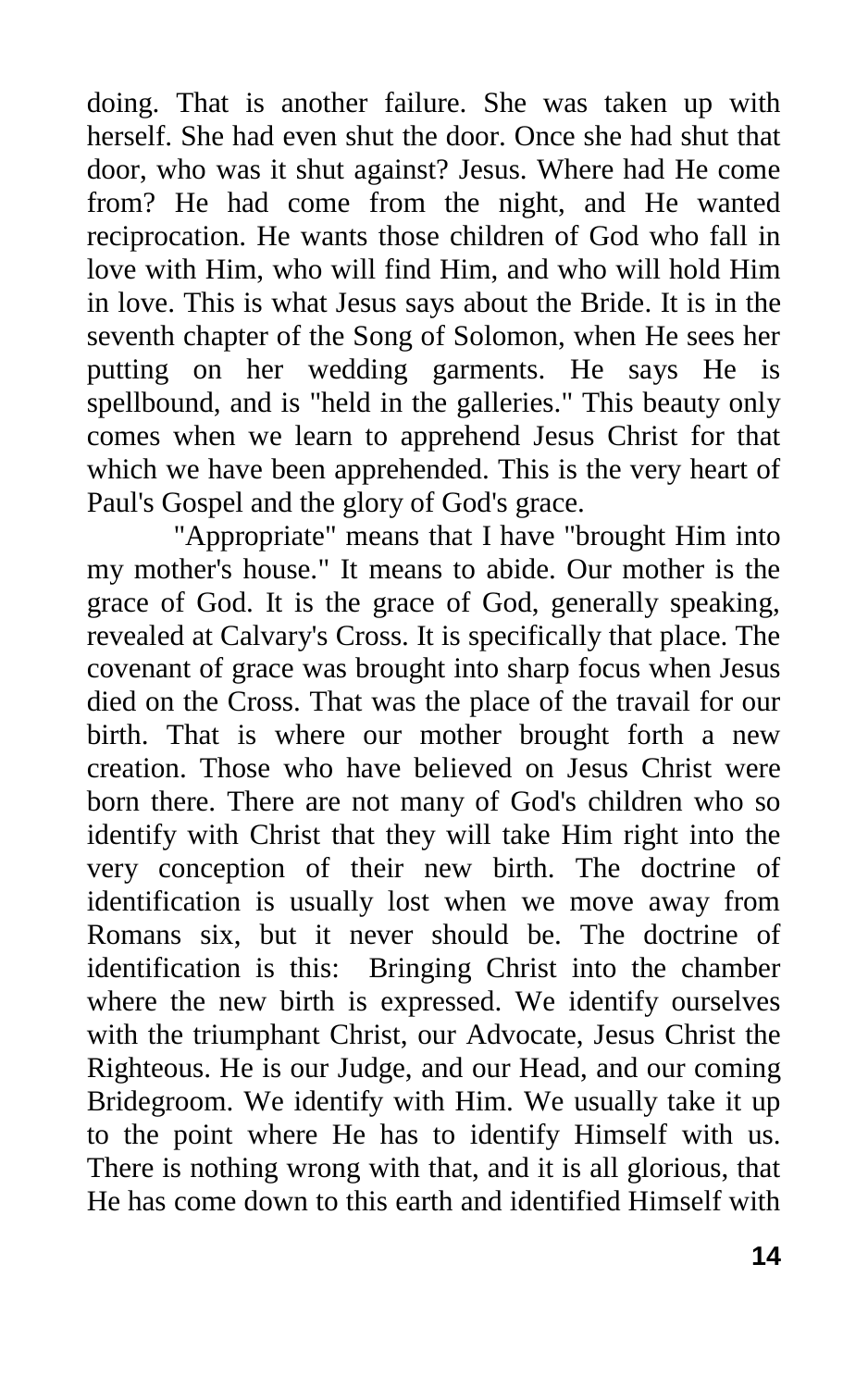a lost race. How is this going to work for us to win Christ? By the trials that God's saints go through. When we think of some of the trials we may face, we shudder. He will give us faith for every trial. I believe it with all of my heart, because I have identified with Christ Jesus. He is our life, our Strength, and our All in All.

"I charge you, O ye daughters of Jerusalem, by the roes, and by the hinds of the field, that ye stir not up, nor awake my love, till He please." If we will take the little word "my" out, we will get the correct thought. This will not destroy the beauty of the thought, because "God is love." We cannot talk about the love of God without God being there; and so, when we take the word "my" out, it really exalts it to a higher realm. "Stir not up, nor awake love, till HE please." Do not disturb love. This "awakening" is "disturbing love." It is such a frustrating thing to be in an assembly where the saints try to stir up God's love. If you really love the Lord Jesus Christ, you do not need anyone to come around and try to stir it up. I remember, out in California, it was a bad habit that some fell into. I do not think they knew more than two choruses, and it took them an hour to sing them. They would sing them over and over. They would go through all sorts of gimmicks. They would try to stir up God's love, but that is not necessary. Many times it is in calmness, taking in God's Word, pitching our tent "beside the shepherds' tents" that we feed upon what He has to give us. We will find that this love is constant. It is even more constant than the breath we breathe. When we identify with Him, we bring Him along with us. One of the things that God has made so real to my heart is that we can bring along Jesus just by being there. The afterglow of Christ's Presence in our hearts can be seen by others. When Moses came down from the mountain, he had to wear a veil over his face, because the glory of God was shown forth.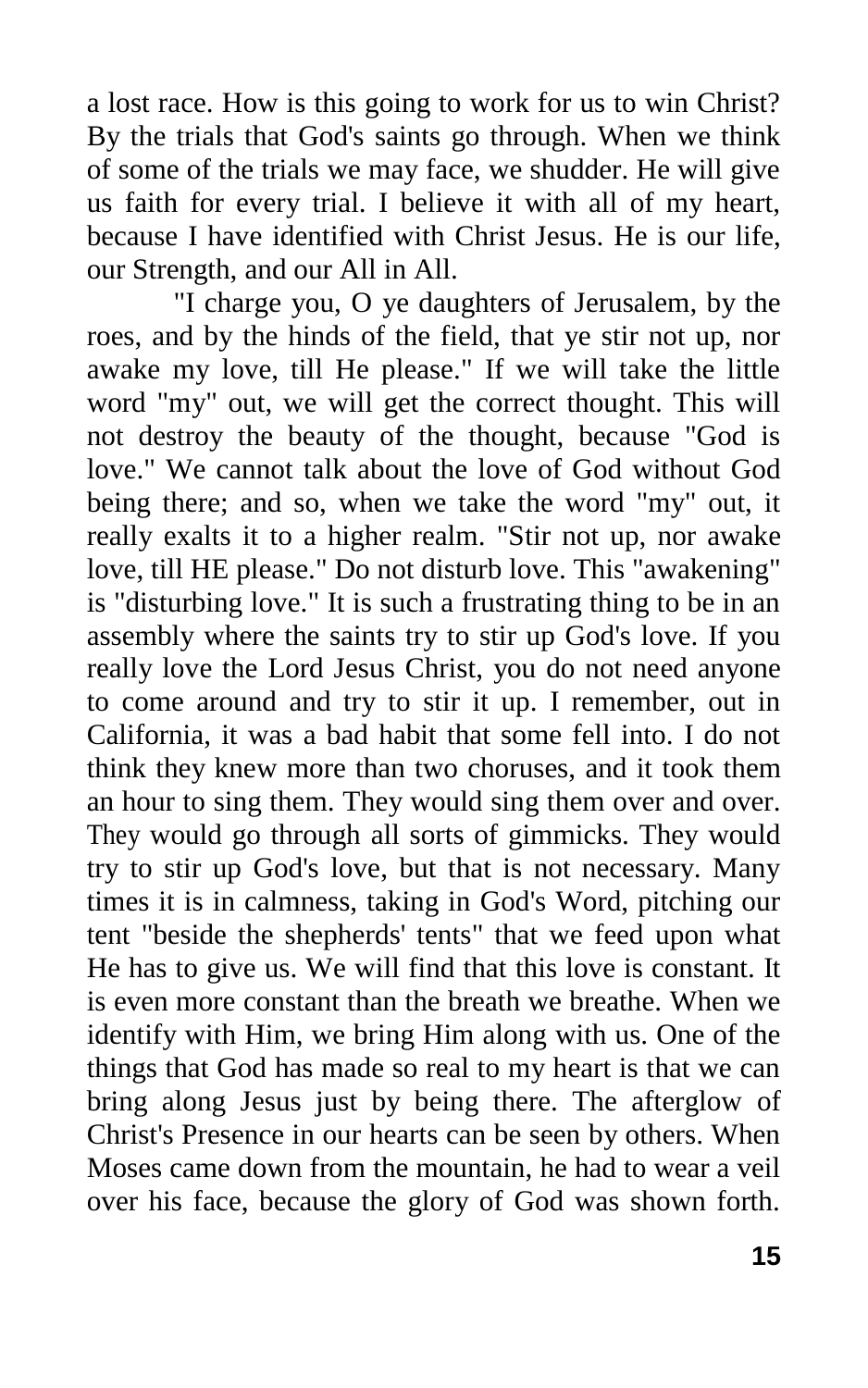We bring Christ along in our lives, and we do not have to be a great somebody as long as Jesus is living in our hearts. Do not try to fake it. Do not try to fake the Hollywood kind of love. The world today has gone completely crazy, where love is concerned. They do not have any idea of what love is. But we, children of God, need to know what the love of God is, and I think we do. The love of God has been "shed abroad in our hearts." We pray that Jesus will make Himself real to us, and that we will have a soul's love for Jesus Christ.

 (Editor's Note: This sermon is a reprint of a message transcribed from an audio tape) ~~~~~~~~~~~~~~~~~~~~

"He Sleeps in a Storm"

A man seeks employment on a farm. He hands his letter of recommendation to his new employer. It reads simply, 'He sleeps in a storm.' The owner is desperate for help, so he hires the man. Several weeks pass, and suddenly, in the middle of the night, a powerful storm rips through the valley. Awakened by the swirling rain and howling wind, owner leaps out of bed. He calls for his new hired hand, but the man is sleeping soundly. So he dashes off to the barn. He sees, to his amazement, that the animals are secure with plenty of feed. He runs out to the field. He sees the bales of wheat have been bound and are wrapped in tarpaulins. He races to the silo. The doors are latched, and the grain is dry. And then he understands, 'He sleeps in a storm.'

My friends, if we tend to the things that are important in life, if we are right with those we love and behave in line with our faith, our lives will not be cursed with the aching throb of unfulfilled business. Our words will always be sincere, our embraces will be tight. We will never flounder in the agony of (I could have, I should have.'

We can sleep in a storm!

Author Unknown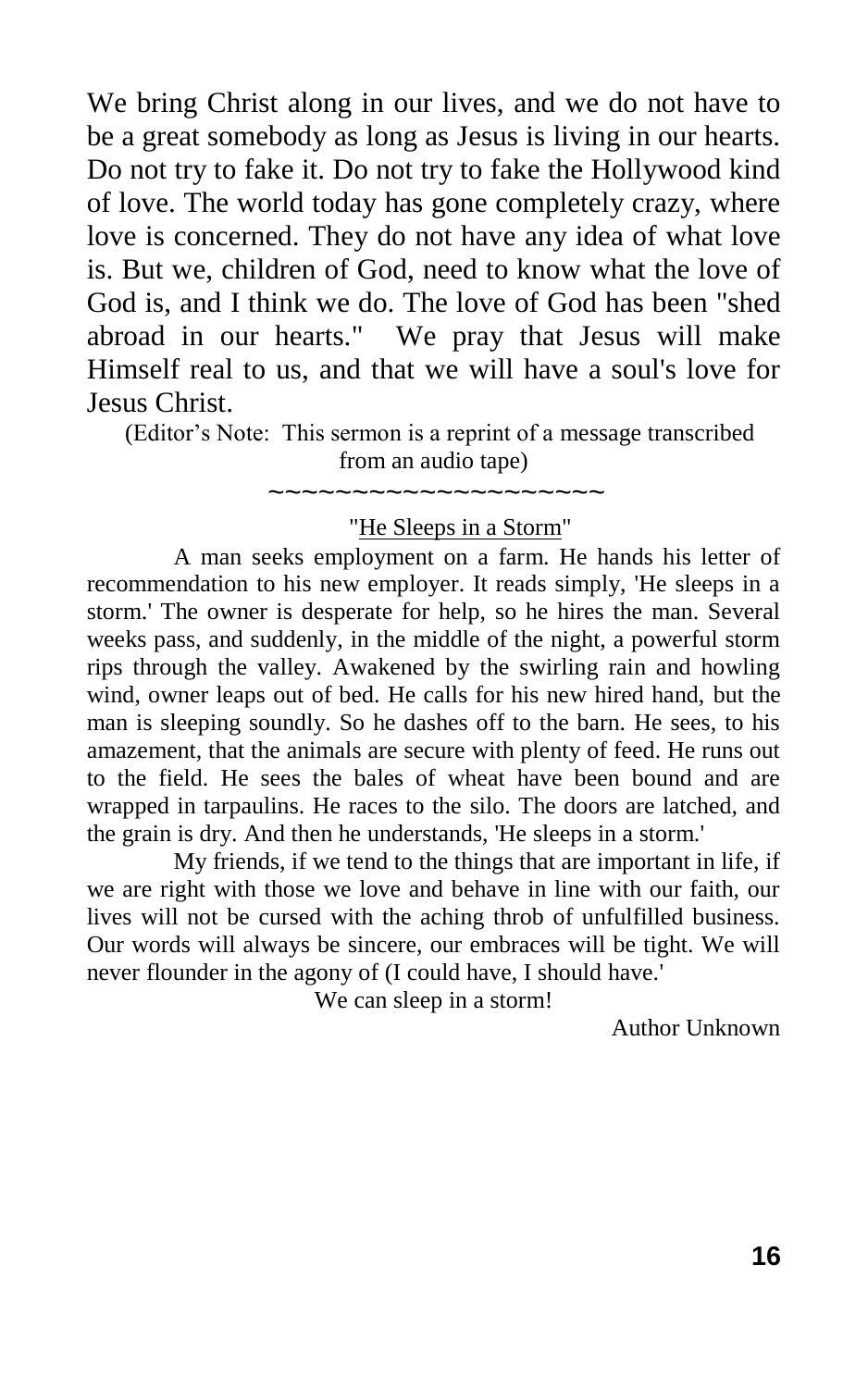Feeding The Hungry

Paul N. Smith

*"He hath filled the Hungry with good things." Luke 1:53*

**We are saddened when we view the homeless on the streets of large cities, huddled in make-shift shelters, wearing ragged clothing, searching through refuse containers for food and begging from passersby. We feel frustration at not being able to help them permanently. Private and Governmental Agencies cannot cope with this problem. We can try to ease our conscience by rationalizing that these people could have a better existence if they really wanted to help themselves. This may be true for some of them, but the fact remains that there are millions in our own country, plus millions more in the rest of the world, who are destitute and hungry.**

**As I thought about all this, I could visualize millions of God's people who are just as spiritually bereft as these Street people. I would feel safe in stating that the majority of Christians are starving for spiritual food. They are handed scraps each time they attend Church services, but never a full, nourishing meal! There is a constant hunger pang within them, even as those living on the streets. They may scrounge for scraps for themselves, buying books at Christian book stores, listening to tapes on various subjects, getting a little nourishment, but often the wrong kind of food.**

**It is dangerous to shop at just any religious "grocery store." The prices are often too high, and the quality of the food is poor and harmful to spiritual health and well-being. Some religious food has been**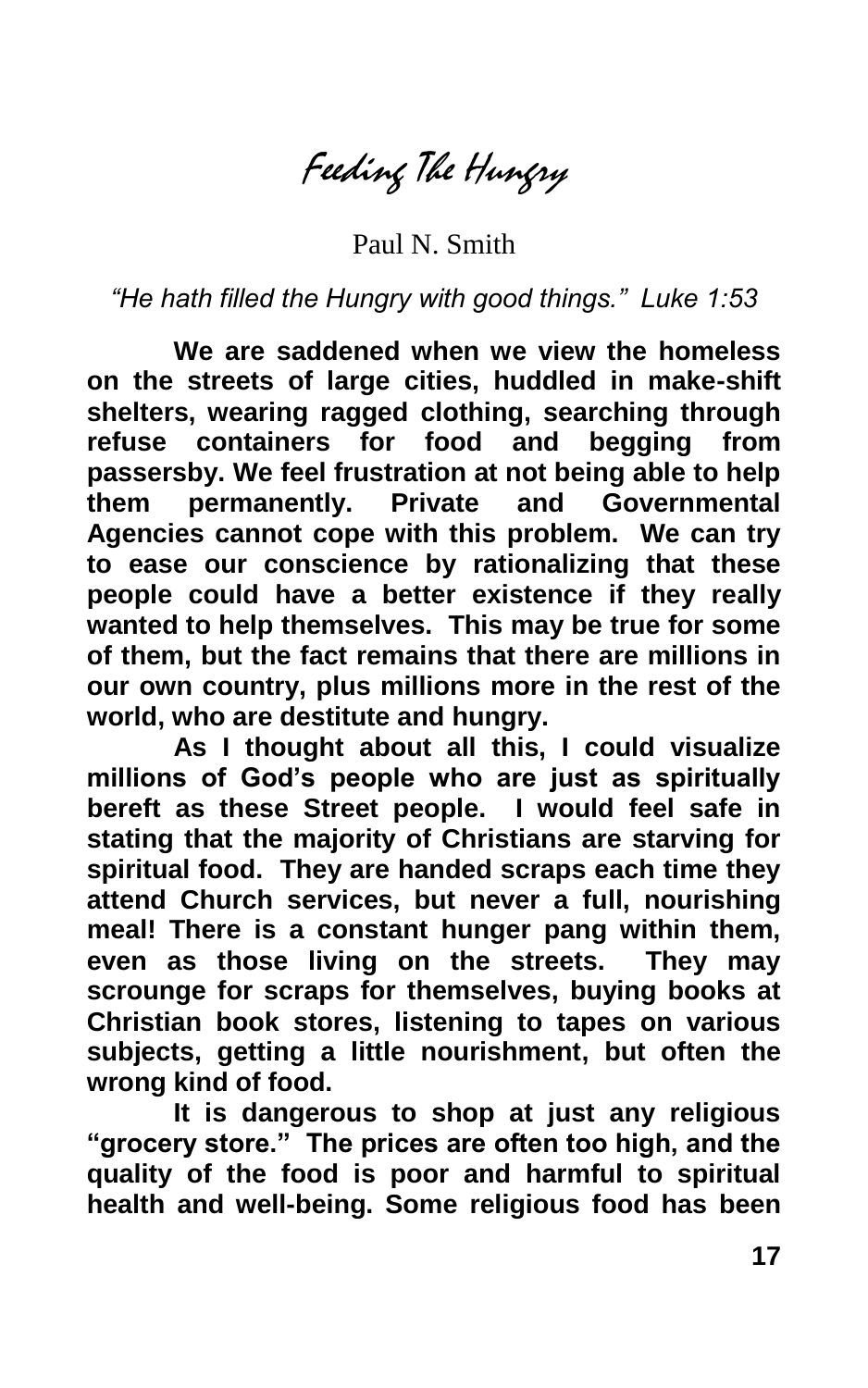**poisoned by Satan and his mercenaries. It is as if you sent your two or three-year old into a grocery with instructions to pick out food for dinner. Spiritual babes in Christ do not have the discernment to pick out the right food for their spiritual lives. They depend on others to hand it to them, and oh, what diets they receive!**

**Other believers are still living along dirty "city streets," never having been delivered from the filth and defilement of this world. Some don't want to be delivered, and choose to remain in their make-shift dwellings, doing their own works, trying to please God. Thank God for those who have tired of such an empty, fruitless existence, and have let the Lord lead them out into freedom in the pastures of green, along the still waters.**

**We don't need to be spiritually hungry; there is food in abundance! We need not be homeless. God provides both. He promised to meet our daily material needs, and He will surely meet our spiritual needs also. We can feel full and satisfied while feasting at His Table of Grace. We can have excellent spiritual health, able to run in the race to reach the goal of outresurrection and win the Prize, Christ Jesus as our Bridegroom.**

**Let's break out of our empty spiritual mold, and allow the Lord to supply all our needs!**

~~~~~~~~~~~~~~~

## PERHAPS

Perhaps today the Lord will come In glory from His Father's throne, And catch His waiting Bride away To be forever more His own.

Perhaps today the Lord may call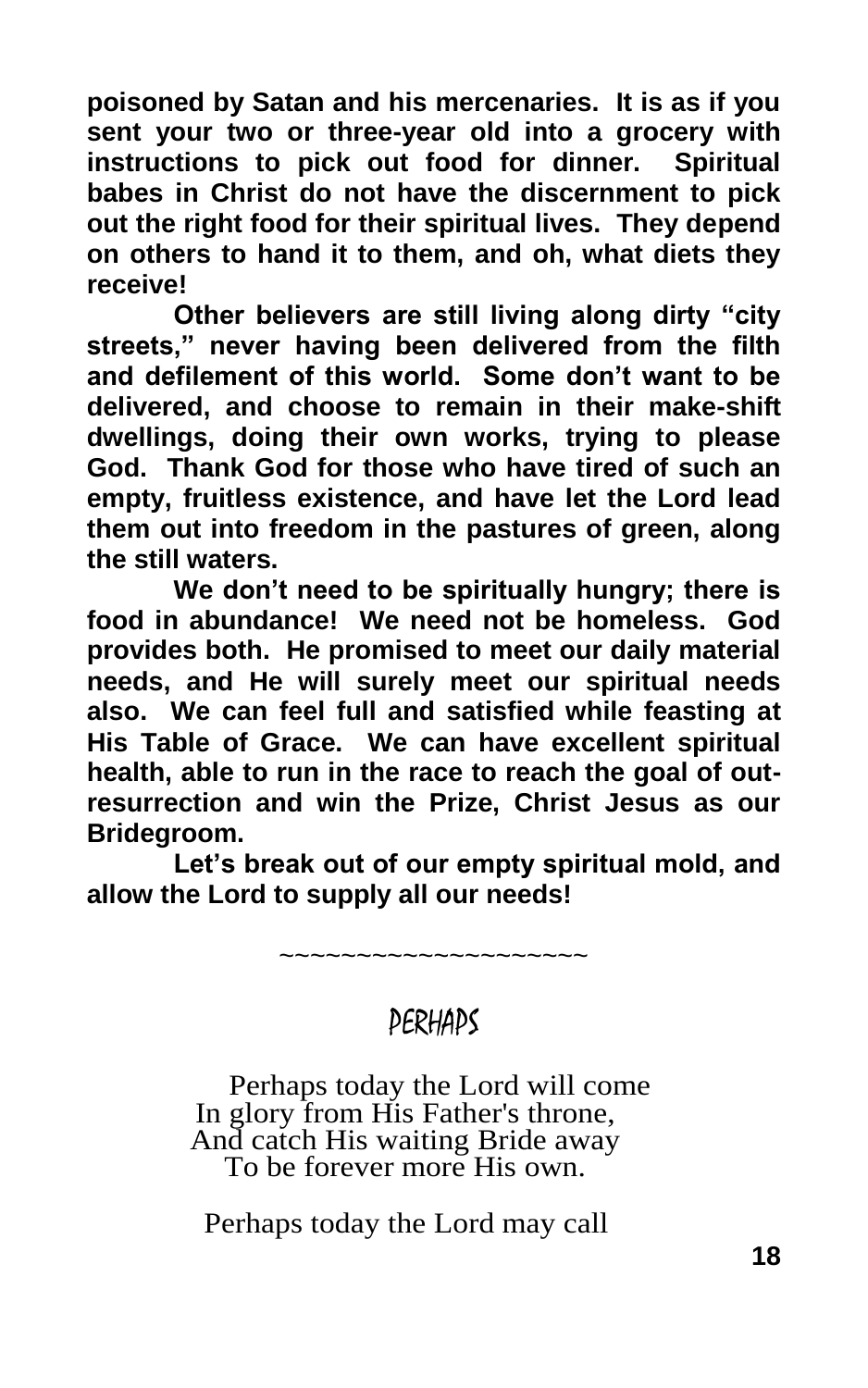His longing ones up in the air: And they will rise in moment's time, All glorious in His image fair.

Perhaps today at ev'ning glow The Bride will hear His words of love, "Arise, my Dove, my Undefiled. I'm waiting for thee up above."

Perhaps today! O can it be, That unto us should come such bliss? To hear His shout and see His face And be the first to meet His kiss?

Mary M. Bodie

From the Editor

"Behold, in this thou art not just: I will answer thee, that God is greater than man." Job. 33:12

These are the words of Elihu when God sent him to continue Job's education. The previous verse discloses the fact that Job had indeed tried to "justify" himself even to the point of accusing God, blaming Him, at least in some measure for His plight. According to Elihu, he had said that God ".... findeth occasions against me, he counteth me for his enemy, He putteth my feet in the stocks, he marketh all my paths."  $V. 10,11$ . This drew the above comment which is concluded with the glorious statement; "God is greater than man," and there are many ways in which we must experience it. Here, Elihu means that God is greater than man by virtue of the fact that He can make decisions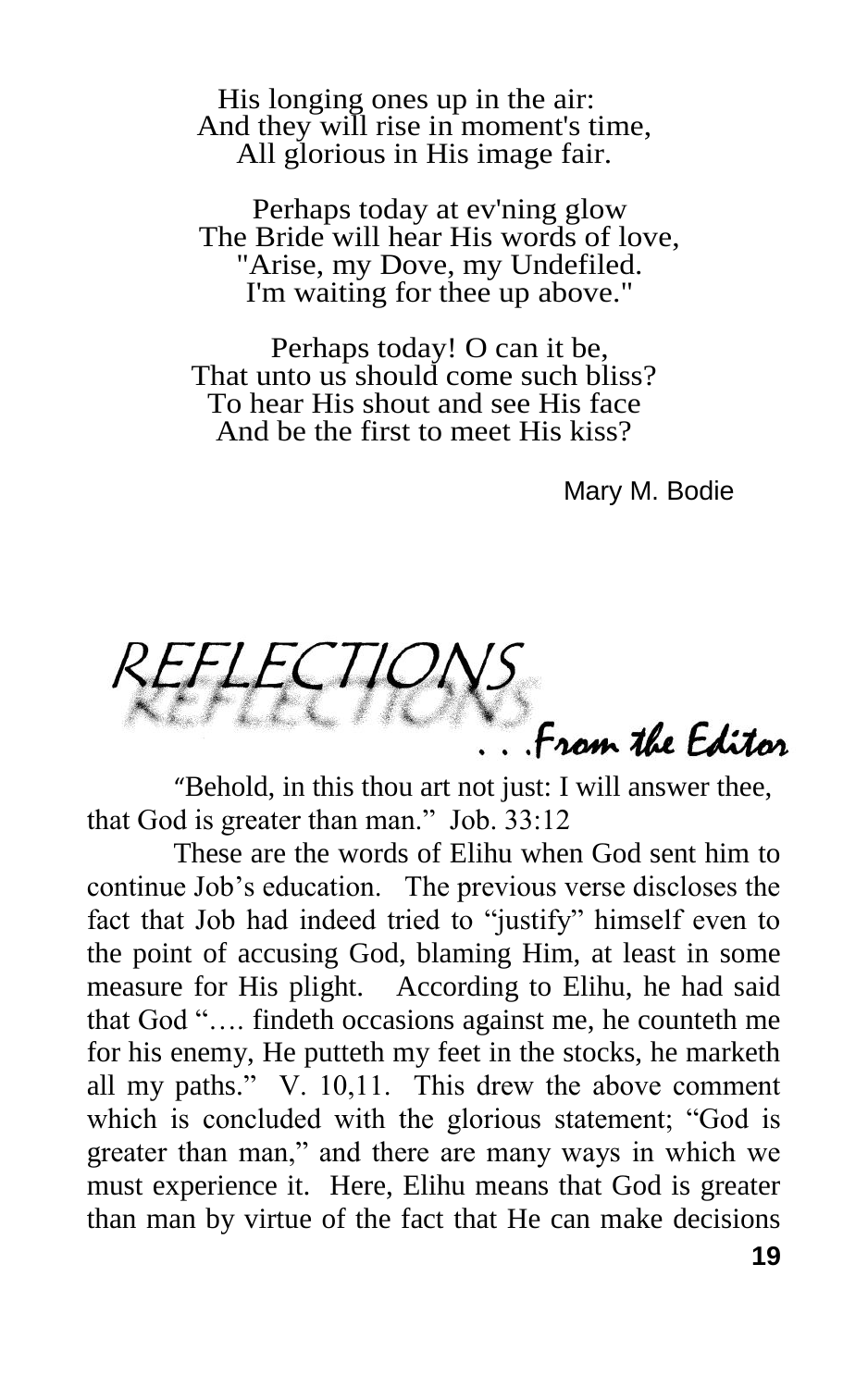for our lives and need not give an account of it. He can do what He will with His Own, and we must surely understand that He does make corporate decisions for our lives without having to obtain our approval. Job's three "comforters" had asserted that surely Job had "done something" amiss, or all this misery would not have been inflicted upon him. Such was not the case. He was here because God was indeed Greater, and made that unilateral decision concerning him, in no wise asking for his approval.

There are many other times that God proves Himself greater than man and they too prove to be a great advantage to us. I John 3:20 promises that "...if our heart condemn us, God is greater than our heart, and knoweth all things." The word "condemn" means to find fault with, or blame and speaks of the conviction or pain men receive because of guilt. God is greater than such guilt and is able to remove it when one simply asks for forgiveness. The next verse describes even more of His greatness towards us, when that guilt is removed, for "...then have we confidence toward God."

John further instructs us that God is greater, declaring that "If we receive the witness of men, the witness of God is greater:..." I John 5:9 We are subject to a host of witnesses from man including lies, witnesses against The Truth, witnesses of unbelief, despair, condemnation, futility, and untold wickedness. God is Greater than any of them and the rest of this verse cites the reason. "...for this is the witness of God which he hath testified of his Son." Jesus is the guarantee of all God's promises and greatness in our behalf. We as, mere men, can overcome all these difficulties "... because greater is he that is in you, than he that is in the world." I John  $4:4$ 

Romans 8 also loudly proclaims that God is Greater in our behalf. Ro 8:31 ".... If God be for us, who can be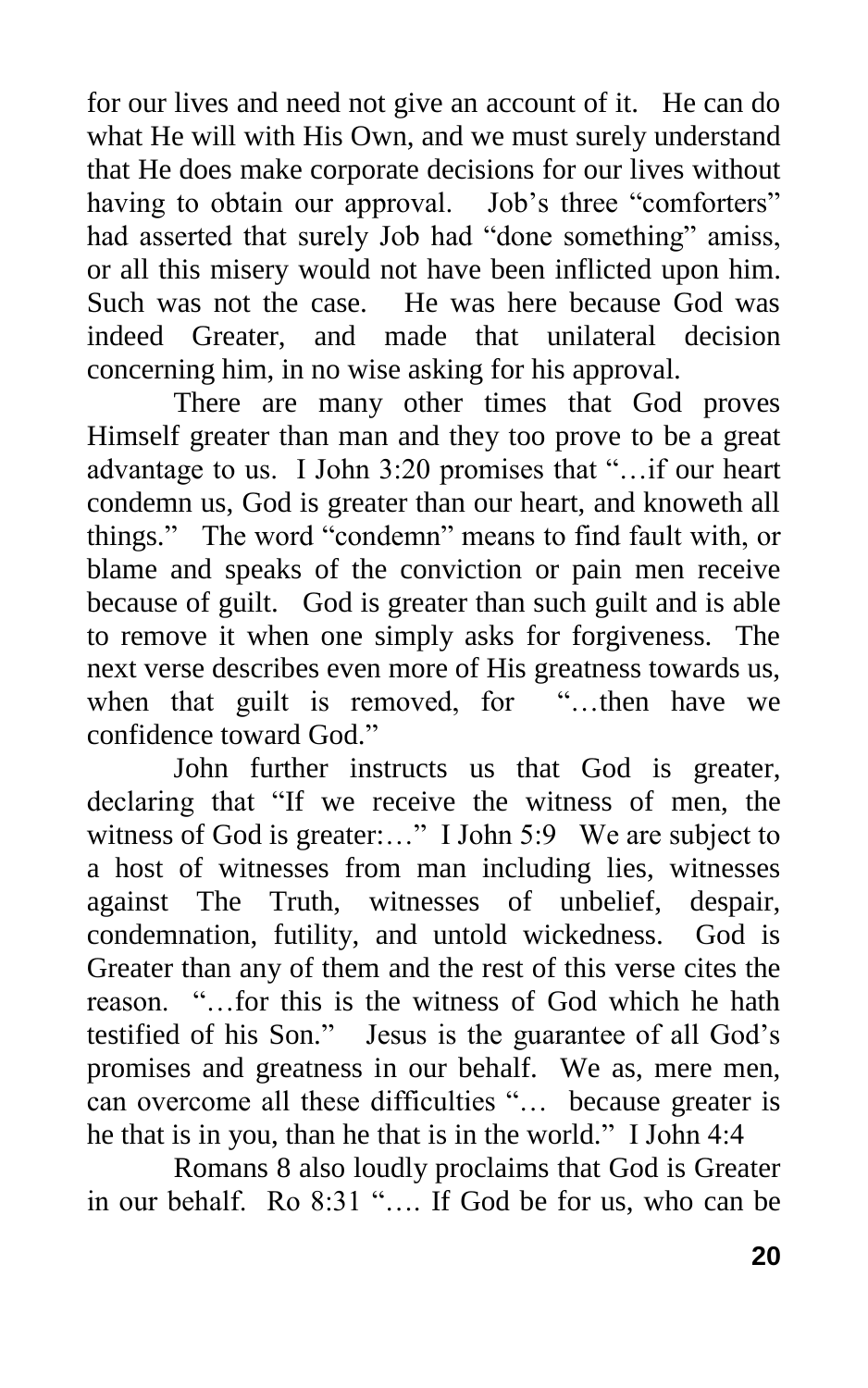against us? He that spared not his own Son, but delivered him up for us all, how shall he not with him also freely give us all things?

Who shall lay any thing to the charge of God's elect? It is God that justifieth. Who is he that condemneth? It is Christ that died, … Who shall separate us from the love of Christ? shall tribulation, or distress, or persecution, or famine, or nakedness, or peril, or sword? Nay, in all these things we are more than conquerors through him that loved us… neither death, nor life, nor angels, nor principalities, nor powers, nor things present, nor things to come, Nor height, nor depth, nor any other creature, shall be able to separate us from the love of God, which is in Christ Jesus our Lord." There is no area or circumstance in our lives where God cannot be declared Greater. GH

### Reminders, Of Upcoming Events

President's Day Weekend Convention Living Waters Tabernacle 2011 February 18-20. If you need assistance with accommodations please call: Michelle Coe (303) 791-5567. \*\*\*\*\*\*\*\*\*\*\*\*\*\*\*\*\*\*\*\*\*\*\*\*\*\*\*\*\*\*\*\*\*\*\*\*\*\*\*\*\*\*\*\*\*\*\*\*\*\*\*\*\*\*\*\*\*\*\*\*\*\*\*\*\*\*\*\*\*\*

> Ladies Retreat April 15-17 Gospel Fellowship Ladies Retreat Grandview, Missouri. For more information contact us by e-mail: [GospelFellowshipLadiesRetreat@yahoo.com](mailto:gospelfellowshipretreat@yahoo.com) The Secret Place Ray Quintana

"And David said unto Saul, Thy servant kept his father's sheep, and there came a lion, and a bear, and took a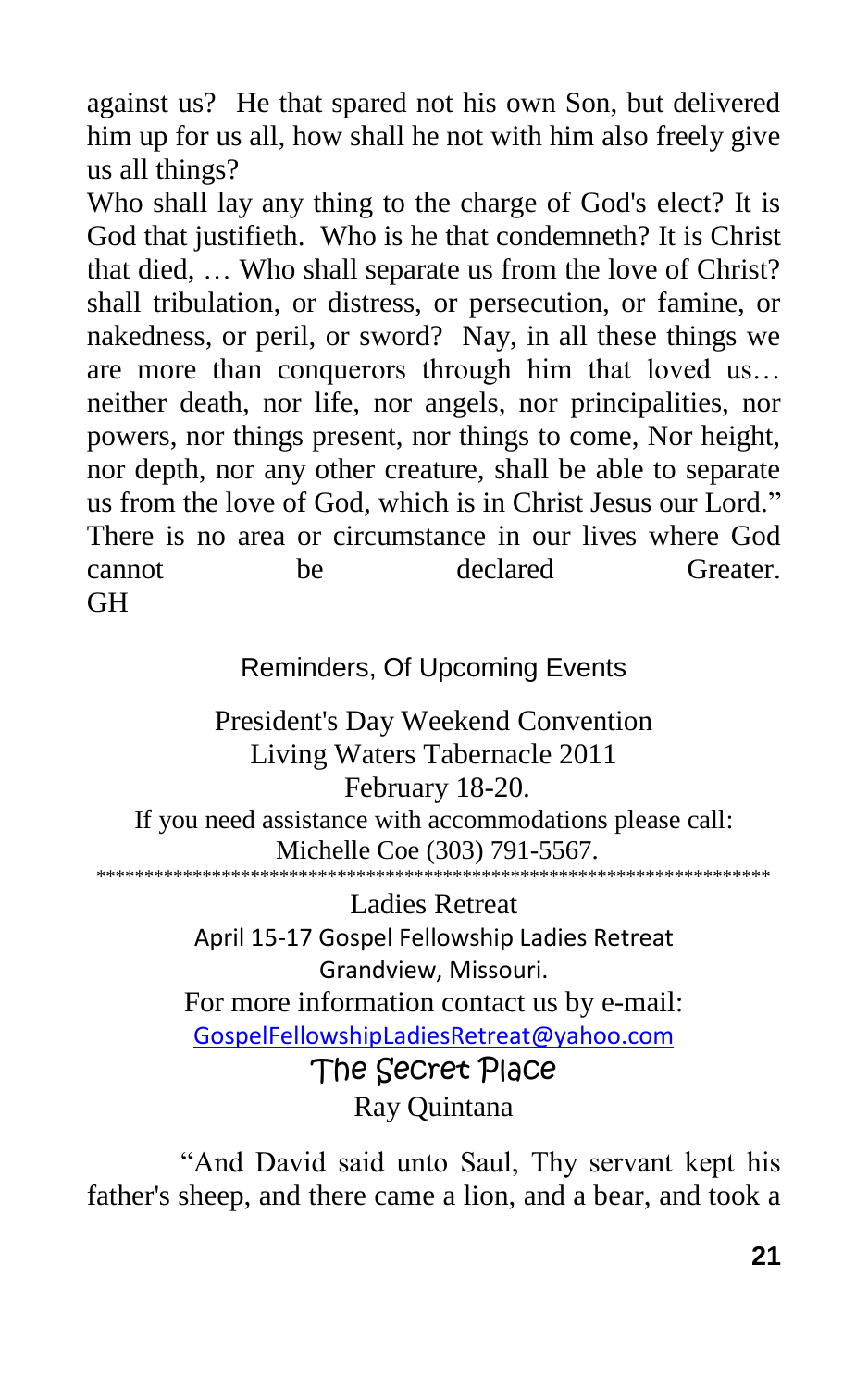lamb out of the flock: And I went out after him, and smote him, and delivered it out of his mouth: and when he arose against me, I caught him by his beard, and smote him, and slew him. Thy servant slew both the lion and the bear: and this uncircumcised Philistine shall be as one of them, seeing he hath defied the armies of the living God." I Sam. 17:34

All seemed lost to Israel at this time because no one dared pick up the gauntlet which Goliath had thrown down. God however, had His man in reserve, and in due time he appeared on the scene to vindicate the glorious name of God. The instrument chosen seemed, to natural wisdom and military prudence, a weak and foolish one. This is the precise instrument that God uses in order "that no flesh" should glory in His Presence." I Cor. 1:29 David's training ground is most instructive for us. It was away from the crowds, in the secret quiet calm, where he learned God's wondrous resources, which are available only to faith. There, in the fields of Bethlehem, he had, by divine enablement, slain the lion and the bear. This is God's way: He teaches him that the soul He has elected in secret shall serve Him in public. It is the new life within, the Christ life that will have the victory.

Psalm 91:1 proclaims; "he that dwelleth in the secret place of the most High shall abide under the shadow of the Almighty." Do we really esteem communion with God our highest privilege? Do we realize that walking with God is the source of our strength?

There had been direct interaction between David's soul and God in the solitude of the fields, and this is the only way we learn the path to victory. Here we too understand; alone, in the closet, shut up to God, the great battlefield of faith!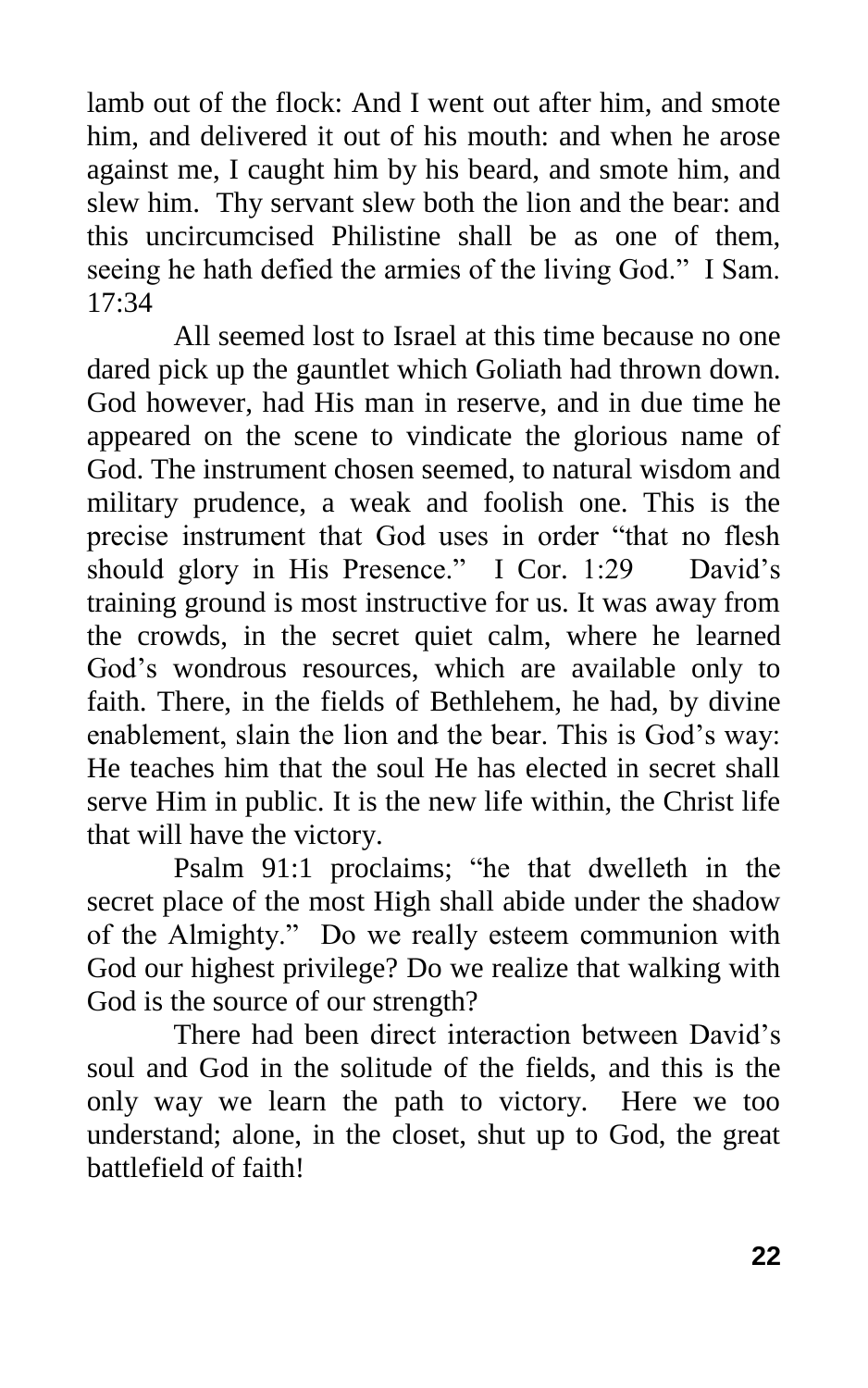Where is this secret place of the Most High? The priests of The Old Testament, went into the Holy place daily, accomplishing the service of The Lord. But into the holy of holies "...went the high priest alone once every year, not without blood, which he offered for himself, and for the errors of the people. Heb. 9:6,7 The Ark of the Covenant also rested, in the holy of holies, of which God said to Moses, "And there I will meet with thee, and I will commune with thee from above the mercy seat, from between the two cherubims which are upon the ark of the testimony..." Ex. 25:22 Under the law, only the high priest was permitted into this sacred place, and that only once a year. God, however, has opened the Way into the Secret Place of the Most High for you and me. The high priest was a man separated unto God, and was required to put on garments of consecration and offer a ram, before entering the Holy of Holies. Lev. 8:22; Ex. 28:3. None could enter into that Secret Place of the Most High except those separated from the world, washed and clothed with the garments of consecration, anointed with blood and oil.

We too must leave our worldly garments, and habits behind, with all consecrated to the Lord. Consecration is the path to complete sanctification. Only a regenerated man can present himself as a living sacrifice, holy, acceptable unto God. True consecration is unreserved, unconditional and irrevocable. Only as we turn to God from idols, can we serve the living and true God.

David learned a number of lessons during his life. II Sam 12, records his actions after his child was taken in death, and David anointed himself, yielding to the power of the Holy Spirit within. Next he changed his apparel or claimed God's righteousness, having none of his own. Instead he clothed himself with new creation garments. Could David change God's mind in the death of his child?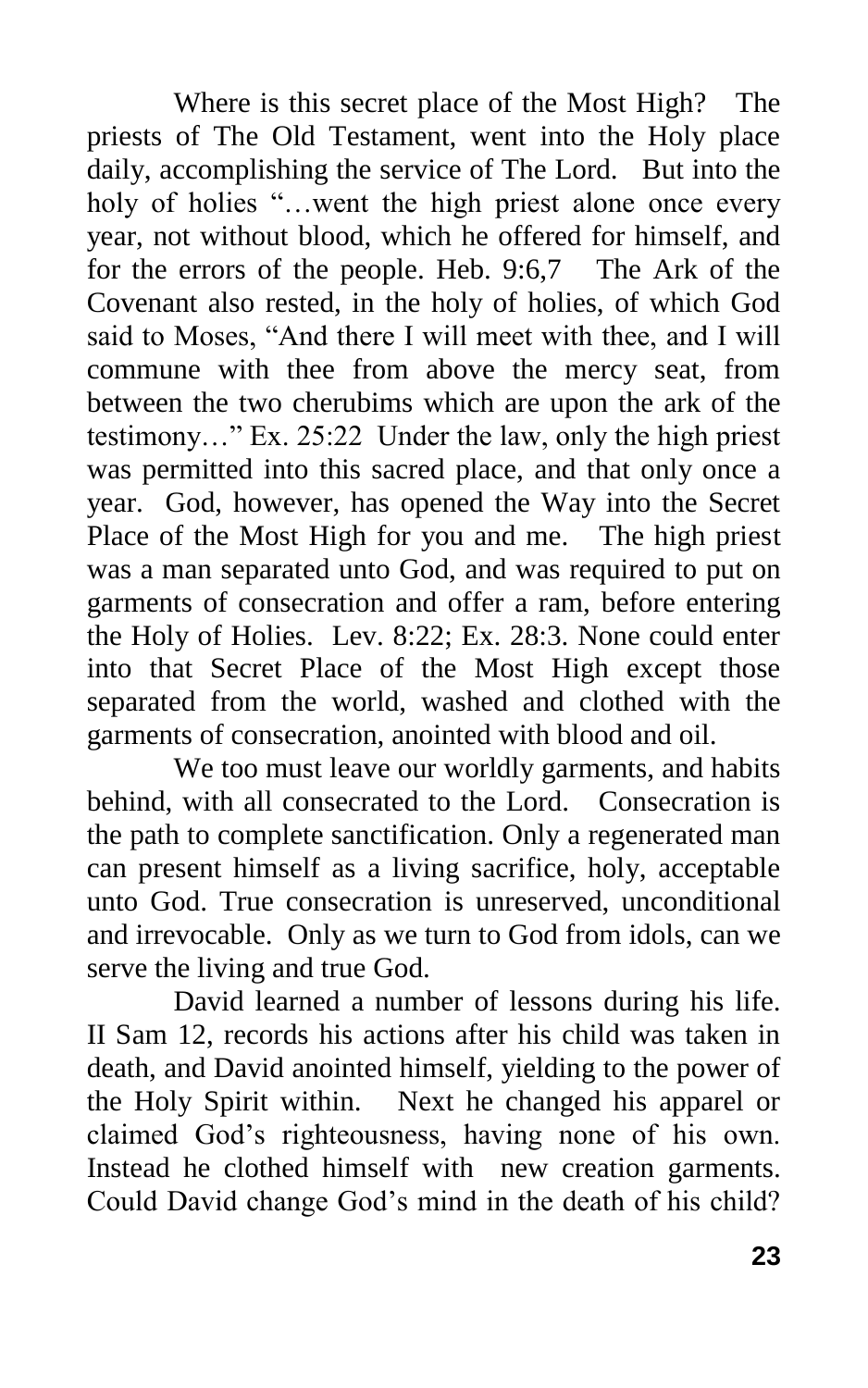No! But once it happened, he came first, into the house of God and worshipped, before nourishing himself with natural food. Where did he learn this? It was before the Lord in the secret place, for he said, "behold, thou desirest truth in the inward parts: and in the hidden part thou shalt make me to know wisdom." Psa. 51:6

God orders the time, of all circumstances, and our opening text places David on the scene just when the battle was to be enjoined. Has God brought some circumstances in your life that has caused you to face a great battle? David had just completed a long journey, and was undoubtedly tired, yet he ran into the army, and saluted his brethren. V. 22

Saul and his people were in despair, occupied only with sight and circumstances, but the man of faith viewed Goliath as God did; His enemy. The Philistine, cursed David by his gods (v. 43), and vowed he would give his flesh unto the fowls and beasts. David's response immediately revealed the secret of his confidence, the source of his strength, and the certainty of his victory. "I come to thee in the name of the Lord of hosts, the God of the armies of Israel, whom thou hast defied." V.45 Faith, brought God to the battle, and announced the victory in advance: "This day will the LORD deliver thee into mine hand:..." V.46. One stone in the hand of faith was worth more than the full armor, on the giant of unbelief. That stone, though flung by David's sling, was directed by the hand of God.

It is rather interesting that David obtained great victories, but painful circumstance still ensued. Have you had such an experience? Later, when Saul yet continued to be king of Israel, David remained a persecuted outcast, and though he had spared Saul's life, days of sorrow continued to follow. He must have pondered the sufferings, and his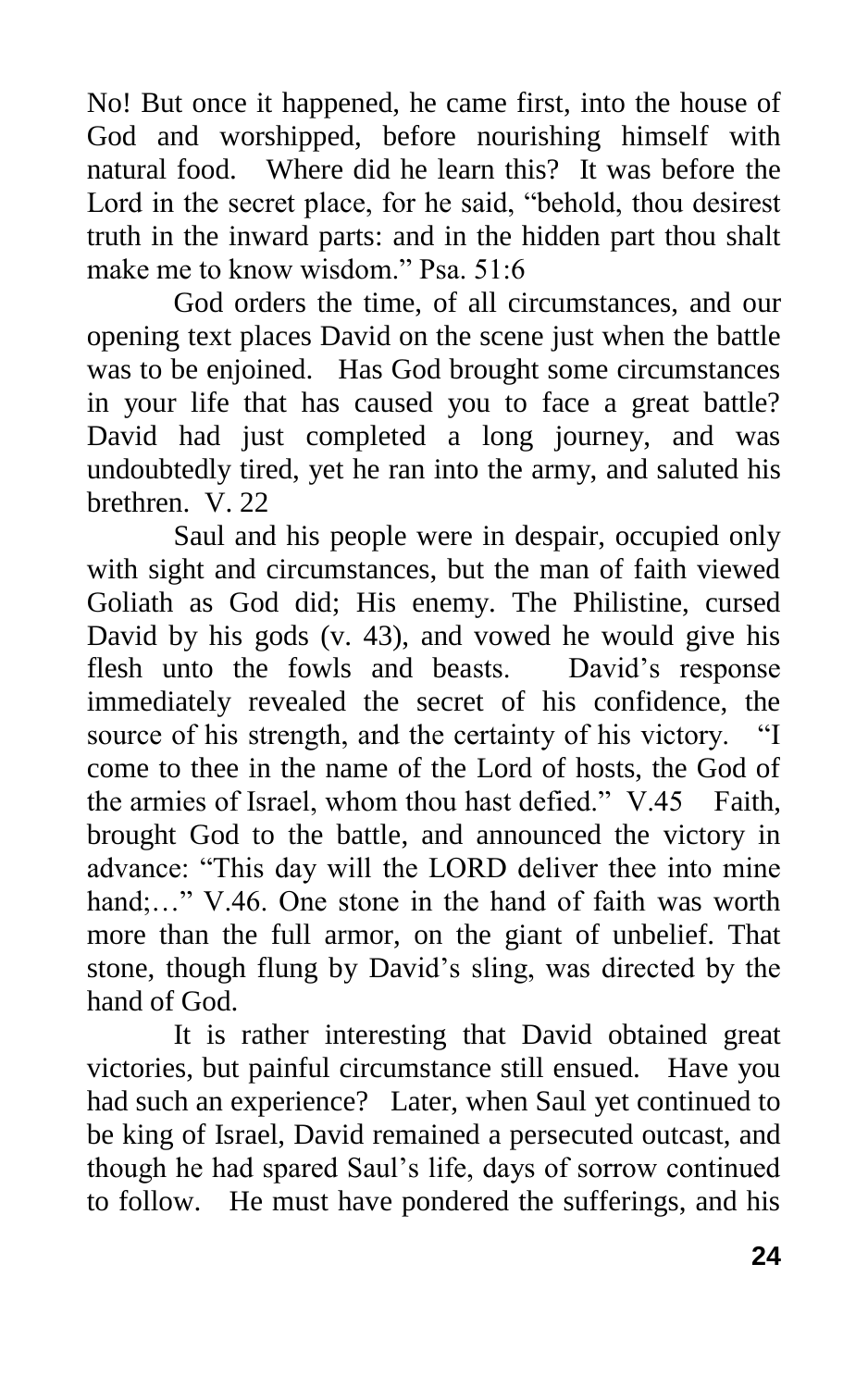heart quailed at the prospect, for David said in his heart, "I shall now perish one day by the hand of Saul." I Sam. 27:1 This could not be true if God's promise was to be fulfilled. His trials had been many and varied, but God had always made a way of escape. For example, David slew Goliath, was delivered from the javelin of a madman, escaped the evil devices of Doeg, and so would continue to escape out of the hand of Saul! Samuel had anointed him as God's king. How then could he be slain by Saul? How can we account for David's unbelief? Quite simply, he was a man. The best of men are men at best. If faith never gave place to unbelief, we might consider a believer more than human. We must realize that a man full of faith is still a man, who must glory in infirmities, since by them the power of God is more clearly proved. God was pleased to let the feebleness show itself. It was not David who achieved those former victories, but God's grace in him. We too may learn just how finite we are through such lapses of faith.

David had been exposed to some very long trials, not for one week, but month after month. No place gave him ease. If he went unto Keilah, the citizens would deliver him up; if he went into the woods of Ziph, the Ziphites betrayed him. He went even to the priest of God, but there found that dog Doeg, who informed Saul. Even in Engedi or in Adullam he was not secure. He was only secure, in God, the secret place, but always persecuted by his foe. Such was enough to make the wise man mad, and a faithful man doubt. So also is our experience.

1 Samuel 26 records the time that he went with Abishai in the moonlight to the field where Saul and his hosts lay sleeping. They passed the outer circle where the common soldiers lay, and quietly the two heroes passed without awakening any. They came at last to the area where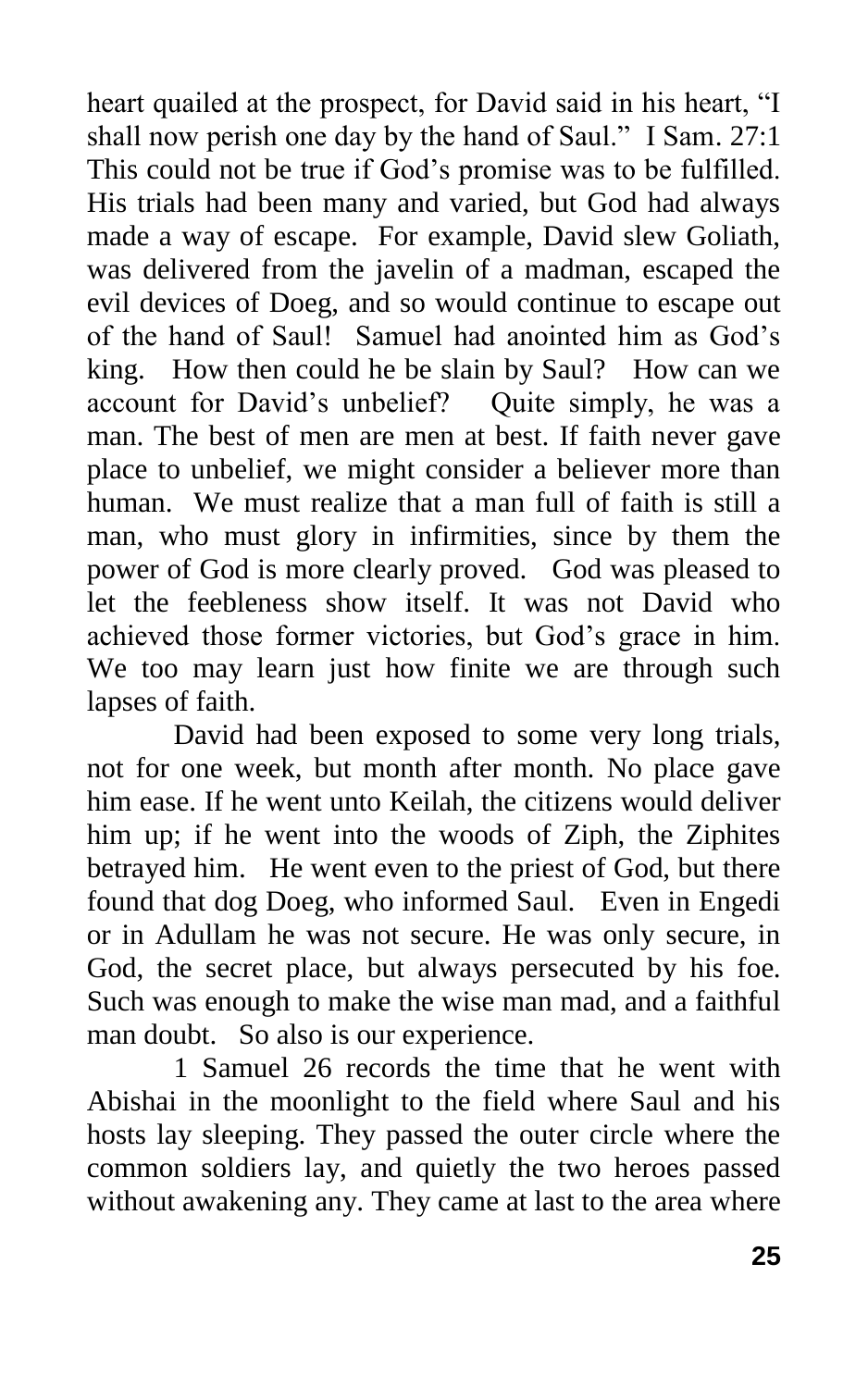the captains of the hundreds slept, and trod over their slumbering bodies without arousing them, finally reaching the spot where Saul lay. David then forbade Abishai's to slay the sleeping Saul. A man, with God's assistance, may accomplish great things, but after this excitement there is often an adverse reaction! Elijah claimed great victory over the prophets of Baal, but later, ran from Jezebel, and cried, "let me die." Here again, David said in his heart, "I shall now perish one day by the hand of Saul." It seems possible that he didn't even pray. During many other situations, there seems to be some hint that he asked counsel of the Lord, but this time who did he talk with? Instead of consulting with God he talked with his own heart. Having restrained prayer, he forgot God. He looked only at his enemy. He saw opposition and persecution, and thought I shall one day fall before him. We must not lose sight of God and His great love for us. "I shall now perish one day.‖ Has this not been the cry of many a Satanharassed saint! But the man of God looks within the secret place and sees what God has done for him, realizing there has been a radical change, which nature could not possibly influence, and his spirit rejoices in the hope set before him. He also sees that there is much corruption within him, and finds much weakness that aids and abets that corruption. Temptations and sore trials await him, and cold despondency falls upon his heart. Doubts and questions vex his mind. He is tripped up and has a bad fall, and then Satan roars in his ear, "God has forsaken thee," and he is almost ready to sink into despair. Under the pressure of trials, relief is what the flesh most desires, and unless the mind be stayed upon God, there is grave danger of seeking to take things into our own hands. It is so hard to sit still and let God, for we want to do something. Although he was a man after God's own heart, such was the case with David.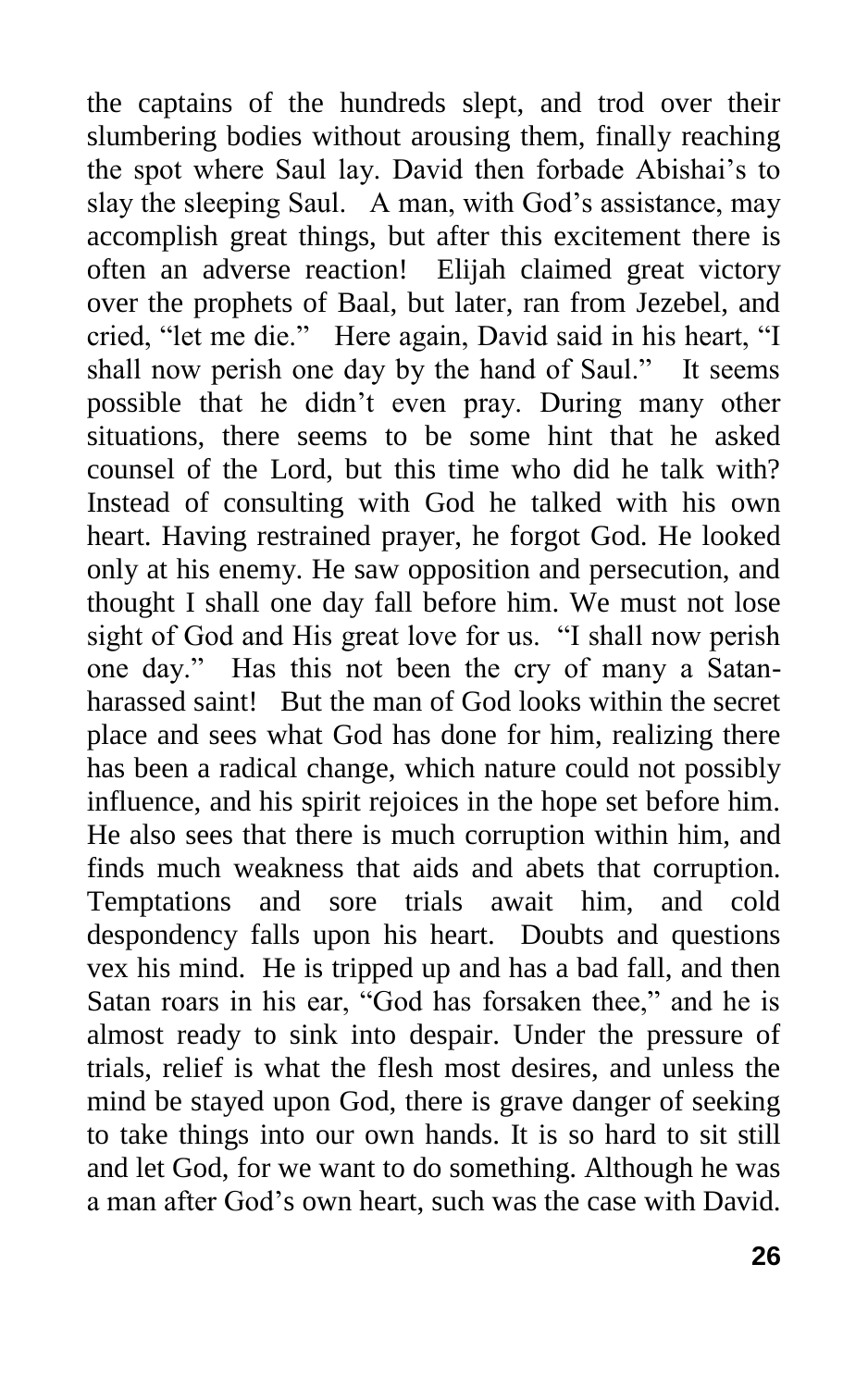This shows us what poor weak creatures the best of us are, and how low our graces sink when the Spirit does not renew them! What a solemn warning for our hearts, for it shows us the wickedness of unbelief and the fearful fruits which that evil root produces. It is true that David had no reason to trust Saul, but he had every reason to continue trusting God. Unbelief, however, is the sin of all others which doth so easily beset us. It is inherent in our very nature, and impossible to root out by any exertions of ourselves. Let me see in David myself, my very nothingness, that I might fully realize that in my best moments, I can never trust myself too little, nor God too much.

Picture the sheltering wing the mother bird is to her young, and it will tell of the precious promise for the believing soul. My soul shall be satisfied. Paul's dungeons at Philippi and Rome, deathbeds, and desolations of all kinds, have been illuminated with the blessings. God covered him with his feathers, as he put his trust under His wings. It was a life hidden with God in the secret place, a life hidden from strife, malice and the world. These hardships bring nearness to the heart of God. The soul of the sheltered one beholds and feels the love of God in perfect peace, even as the young bird feels the beat of its mother's heart. This is life hid with Christ in God, meant for those who choose to dwell in the secret place of the Most High, abiding, ever trusting, in the Lord Jesus Christ. Blessed, indeed, is he who can say of the Lord, He is my God! Is this just for the mighty men like David or Paul, or is it for you and me, the little sheep that seemingly have no great position?

God Himself comes forward to establish the faith of his sons and writes deeper into their souls. He hath set his love upon me; he knoweth my name; he calleth upon me. It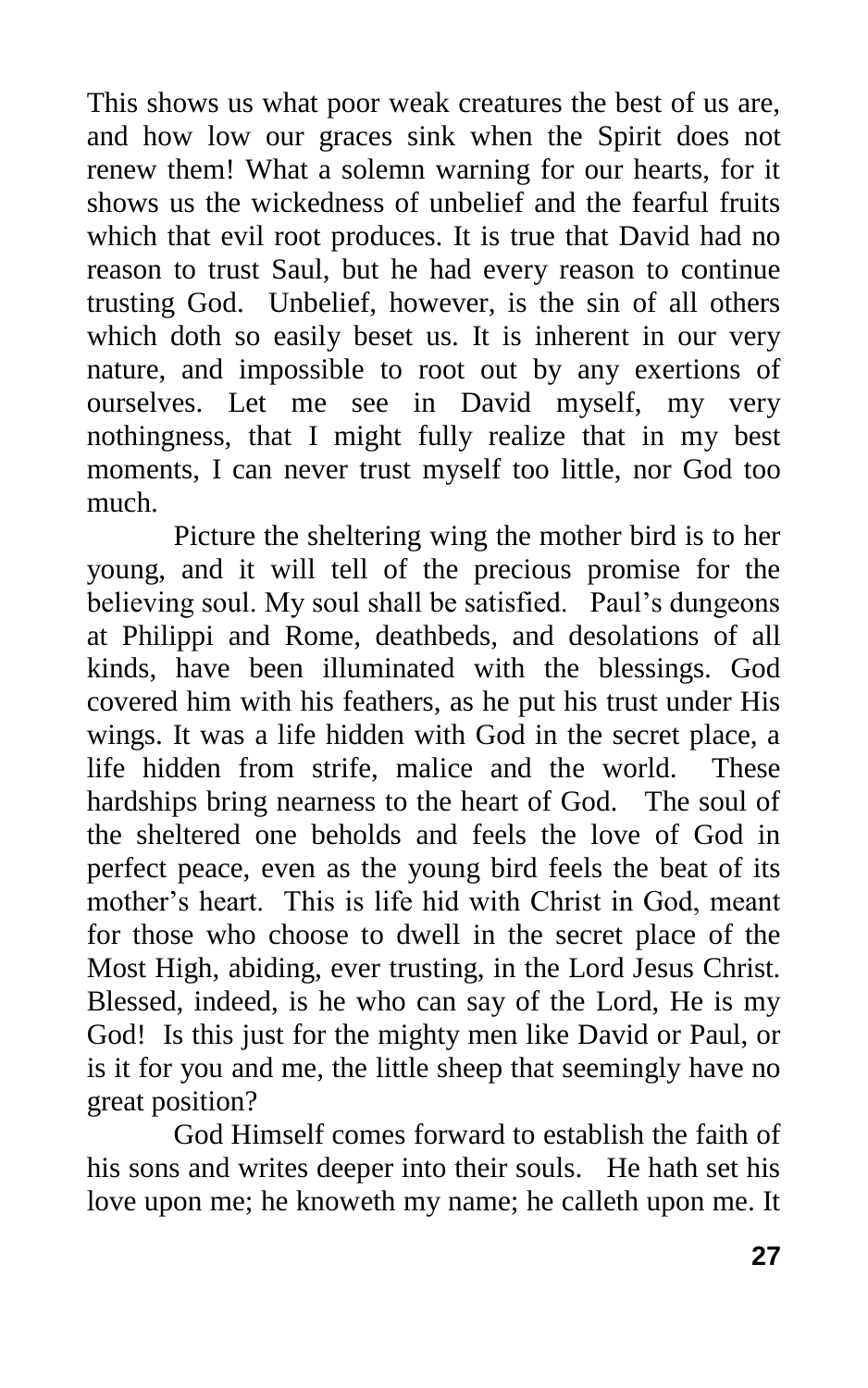must become personal. Note the words, "I will," repeated six times in the last three verses of Psalm 91 "I will deliver him:... set him on high,... answer him:....be with him in trouble… deliver him,… honour him.. satisfy him,…shew him my salvation." God is with us! The Lord Jesus need not tell us what he will do FOR us; it is enough that He Himself will be there. He summed everything up for His disciples in this one assurance. "Lo, I am with you alway.." Matt. 28:20. We will find Him in the secret place. The life of Christ lives, breathes, and energizes, the lives of His saints. He is the drink of our souls. He abideth in us, and we in Him.

What is assurance? The nightingale sits in the dark and shadowy places singing. So also, the song of the Lord is in the darkest and most difficult times of our lives. Circumstances do not necessarily have to be promising. Unbelief places circumstance between the soul and God, while faith puts God between the soul and circumstance. We will never know what God can be to us until we have gone deeply into the shadows, for that is where we find Him in the secret place. Loved ones, friends, and experiences can be comforting, but true comfort comes only from Him. Assurance is allowing the Lord to be everything to us, thus knowing Him as more than just Savior?

 David had a chamber in his heart where he often visited the Lord. He never forgot the pit from whence God had taken him, nor did he forget that God had raised him from the sheepfold to make him king of Israel. That chamber was where he retired to remember, seek, and worship God. One of Satan's favorite tricks is to undermine our confidence in God. If we would become what God intends, we must, by faith, claim the Christ He offers us. Will He ever leave me? Does He love me? Did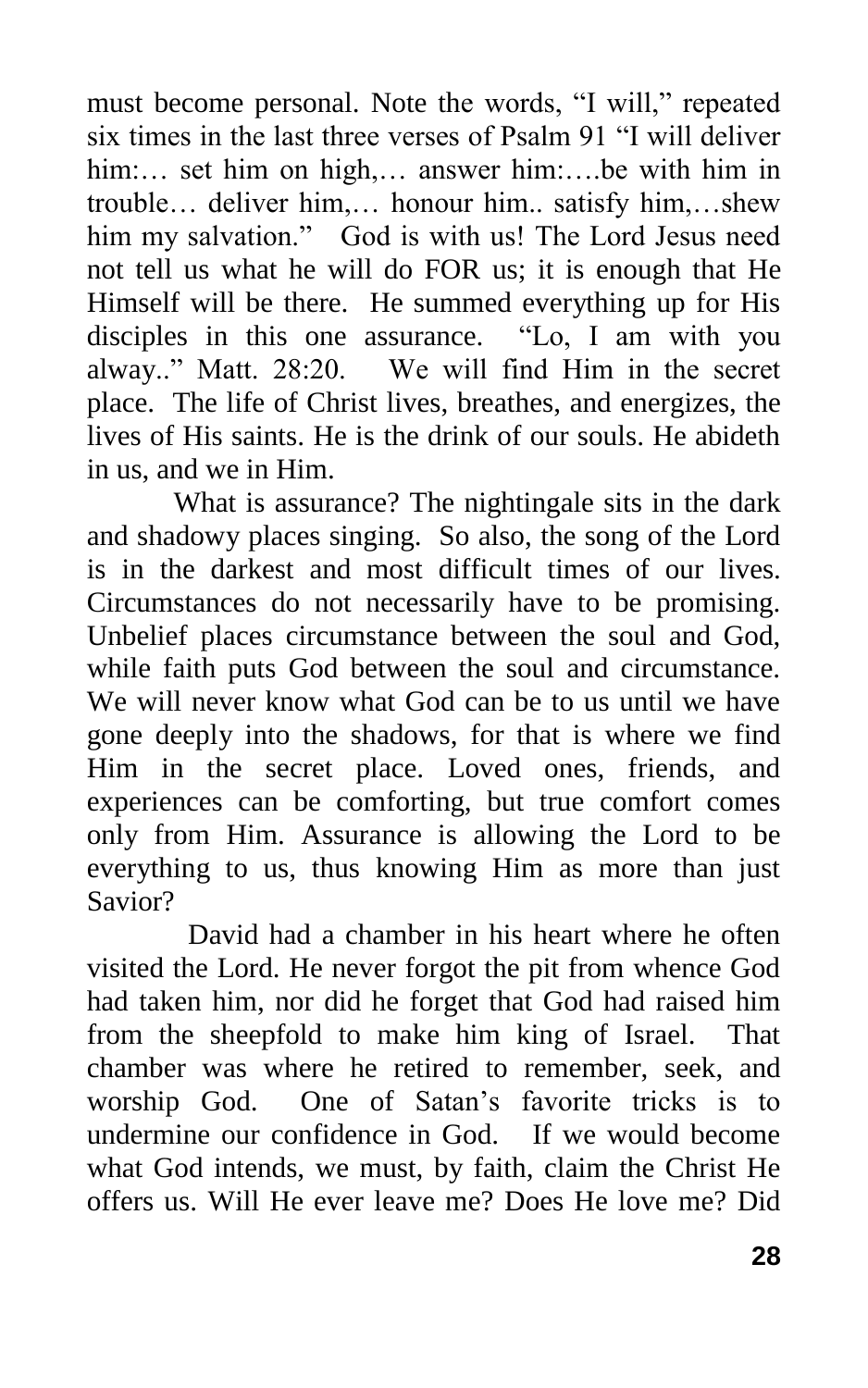He give His life for me? Does He want me to have the best? Is He with me right now? These answers are imperative, to accomplish God's agenda. He is for us, with us, and in us, assuring us that all things must work together for our good. We will never go very far with Him until we have that complete assurance that "He is for me," that He has dedicated Himself to us and that He wants to see fruit in our lives more than we do.

We must allow nothing to keep us from God's purposes for us. He must possess our hearts, to fill us with the fullness of God. Only then will we know the love of God that passes understanding. Everything God has is in His Son. Although visible things may be exhausted, Jesus hasn't failed us. The love of God is our possession.

We can never exhaust God. We can only refuse Him. There is no limit to His infinite power, nor is there a limit to His Infinite Love. It is for ME! God gives ME His undivided attention because He is God. He stands with His arms outstretched saying, Come unto me, all ye that labor and are heavy laden, and I will give you rest. (Matt. 11:28). Before we loved God or had any thought of Him, He showed us grace and protected us even in our foolishness. He waits and pleads and continues to be gracious. The years that we put Him off did not quench His love. So, as we follow our sweet Lord through life's journey, and say with the Apostle Paul, God is able to make all grace abound toward you; always having all sufficiency in all things may abound to every good work. (II Cor. 9:8)

It is one thing to be assured of God's love and power, but quite another to believe it is for ME! We must be assured that we fill a place in His heart that no one else can fill. He is with us, as though we were the only person He is looking after, rejoicing when we rejoice and weeping when we weep. He covers our head in the day of battle,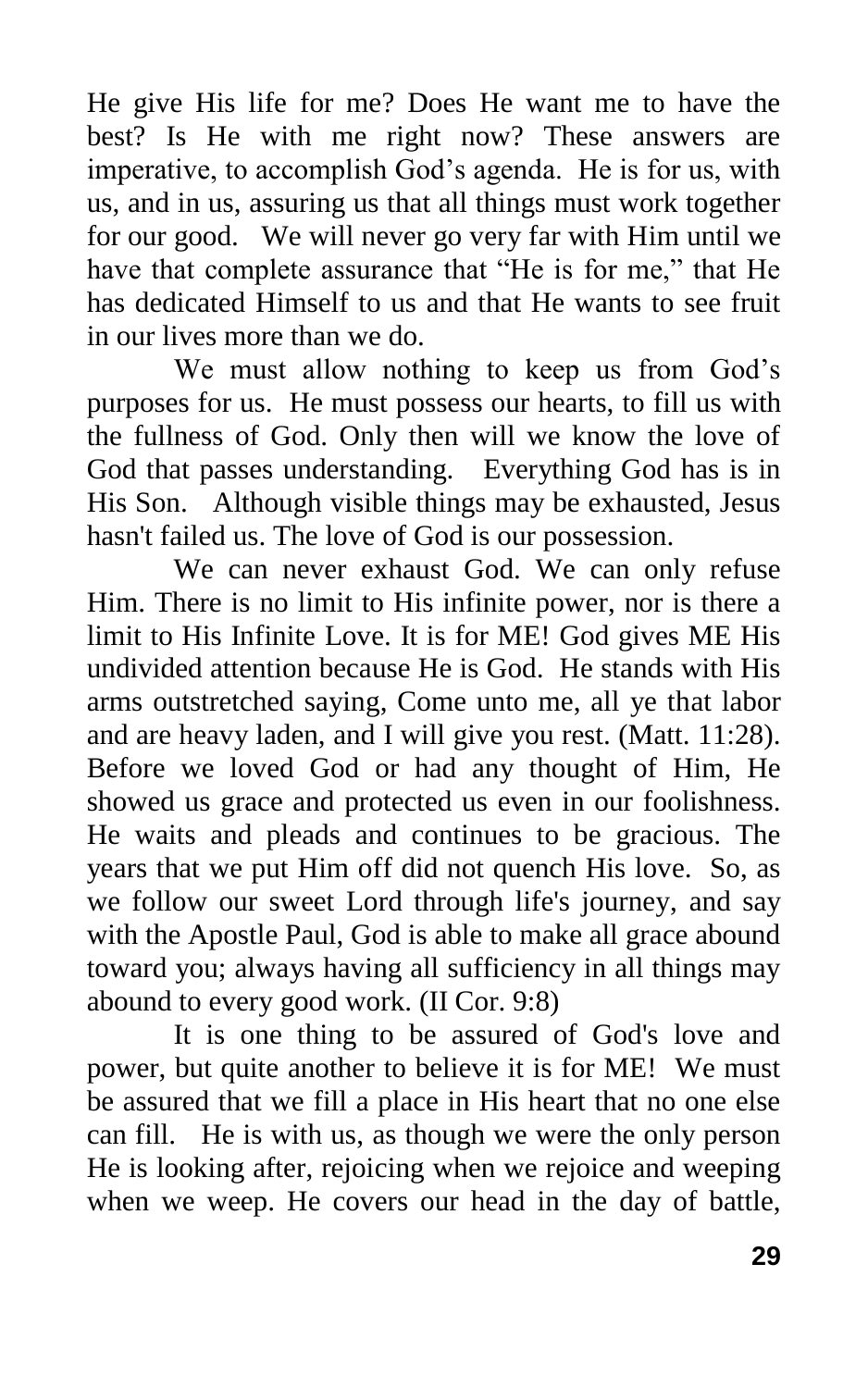when pain is sharp, when hopes are blowing like a candle flickering in the wind, and when temptation is strong. He, Who holds the winds in His fist, will be all that we need. To suggest that God should love us as much as He does and yet deny us anything for our good, is impossible. And to suppose that Christ would have suffered for us as He did, yet deny the needful grace and strength to bear life's burdens is to say that He died in vain. Who has or could do for us what Christ has done?

Knowing The Lord Jesus Christ is the path to assurance. We will never be what God wants us to be until we recognize that His goodness and mercy follow us everywhere. God's love enables us to triumphantly leap over obstacles as He teaches us to take the high places, and never requires anything of us that He will not enable us to perform. This we learn in the secret place of The Most High.

Can we not hear our beloved bridegroom saying; "let me see your countenance; let me hear your voice?" Some people have the vision of being in the bride, while others have never even dreamt of it. We do not come to such a place by "wishful thinking." Lord Jesus, reveal it to me, in the secret place of the Most High! Lord, if I must stay here for a little while longer and face these trials, I know that soon I will be with you in that secret place, a throne across the crystal sea. I want to be alone with you in the secret place, to be like You, hear Your Word, for a faith so clear and bright that its eye will see your glory. Let your Spirit like a dove rest on me, through the deepest, and darkest night. O that I might know the secret place! Where there is divine comfort, O my Lord. I know you are mine; there in secret with Thee, heaven is nearer and nearer to me. There I hear His voice saying, come my sweet love that I might hold you in my arms that we may fly away to the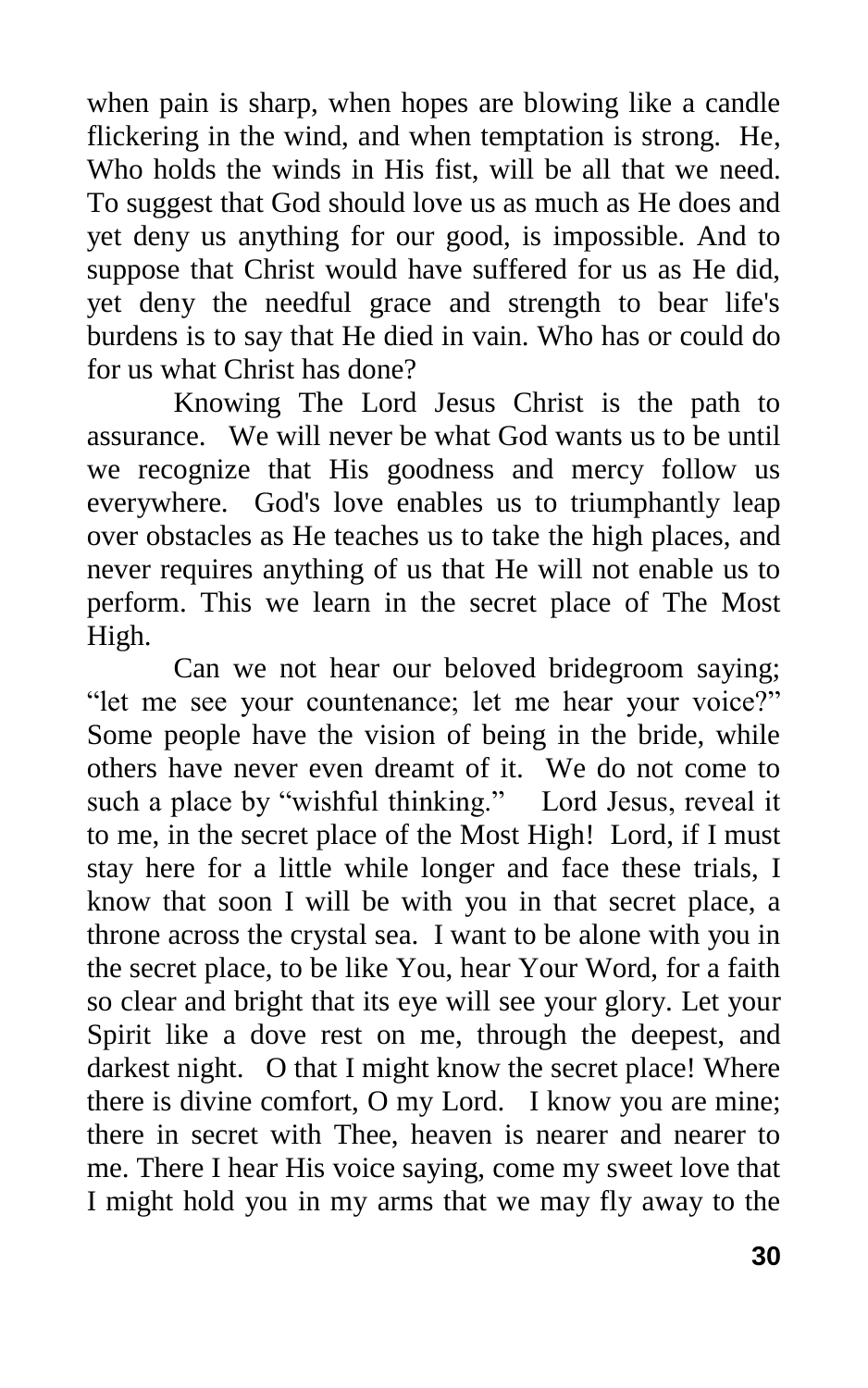clefts of the rock, in the secret places of the stairs. Would you like to know the sweetness of the secret of the Lord? It is here for you. And whenever you leave the silence of that happy meeting in the secret place, you will bear the image of Christ on your face. It is the glow of Divine Grace found only in the secret place.

## *STEPPING ASHORE*

**Oh, to think to step ashore, And find it Heaven; To clasp a hand outstretched, And find it God's hand! To breathe new air, And that, celestial air; To feel refreshed, And find it immortality. Ah, to step from storm and stress To one unbroken calm: To awake and find it Home. -- Robert E. Selle**

\* When you do what pleases God, God is pleased with you. \* The power of love can turn an enemy into a friend. *HIS PRESENCE IS SALVATION*

*"And when He was entered into a ship, His disciples followed Him; and behold there arose a great tempest in the sea, insomuch that the ship was covered with the waves: but He was asleep." (Matthew 8:23-24)*

This little narrative is full of profound and comforting teaching. Let us consider some of its lessons. May I give them as they came to me in the midst of prolonged testing, and when others were writing to me for special help.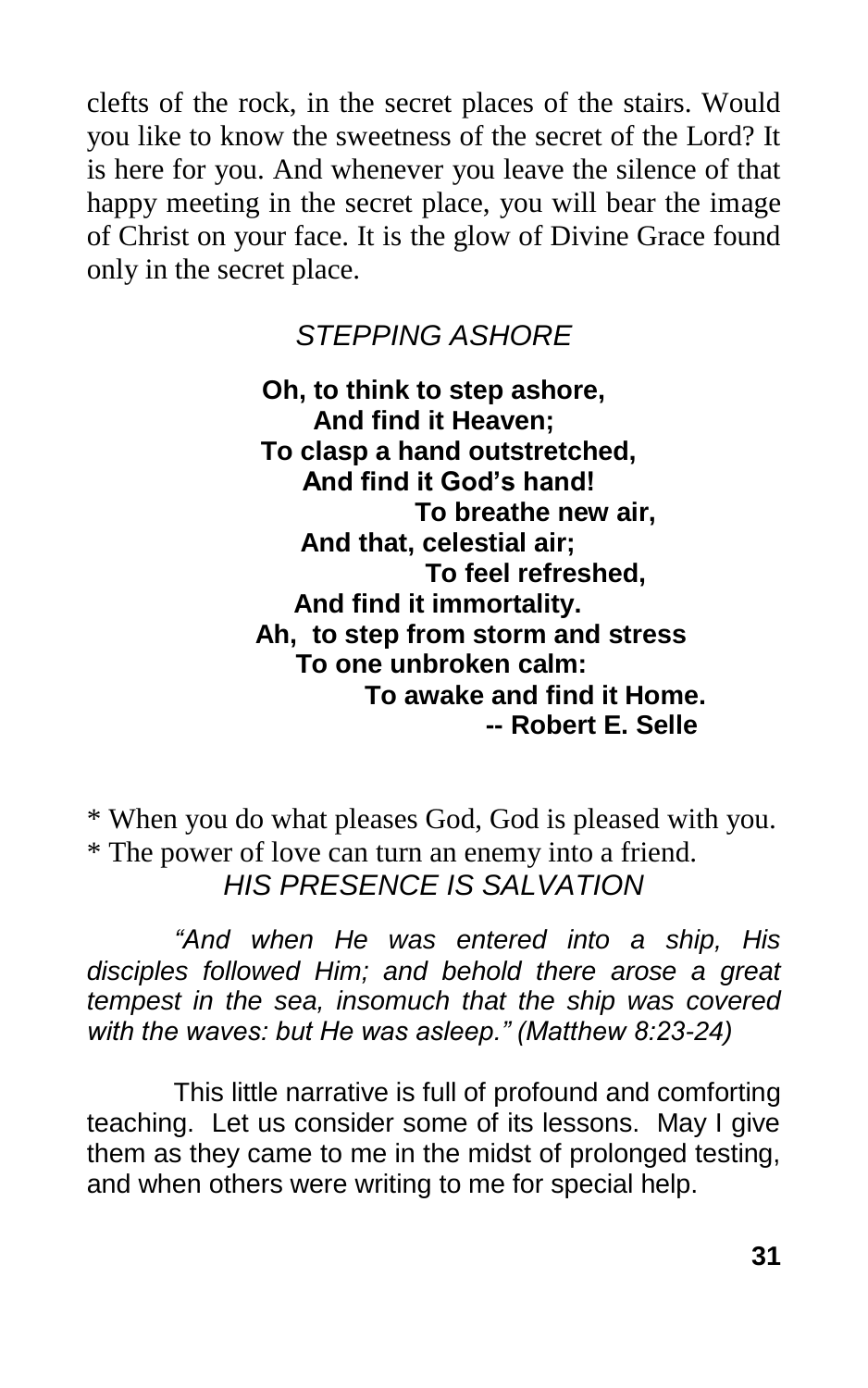Jesus had just finished His sermon on Kingdom Laws in the mount. A great multitude followed Him, a leper stopped Him, worshipping, and the Lord healed him. He also healed a palsied servant. Then later, Jesus delivered Peter's mother-in-law of a fever. And at evening cast out many evil spirits. Great multitudes thronged Him, whereupon he gave commandment to depart unto the other side of the sea. He went aboard ship and immediately fell asleep.

(1) Observe that Jesus was in the perfect will of His heavenly Father. He did only that which was commanded of His Father. He could truly say, "I do always those things that please Him" (John 8:29). He did not even take a ship ride without His Father's counsel and will; nor should we. He had apparently disregarded the multitude, a great opportunity to do good, and abruptly leaves them to cross the water. Why? Simply to be in the Father's perfect will. Jesus was a man, with a human body, brain and heart. These needed rest. Here He found it and "was asleep."

(2) Jesus influenced others: "His disciples followed Him." It is stated in Verse One that "great multitudes followed Him." However, there is a vast difference in how people follow Jesus. Some follow Him for the "loaves and fishes," some for the miracles He wrought, some for an official reason, e.g. Judas. The disciples followed Jesus for Himself and because He had chosen them. They really believed in Him and loved Him. He had said to them, "Follow me and I will make you fishers of men" (Matthew 4:19).

(3) Note the hellish hate of "the prince of the power of the air." Satan endeavors to drown the "Prince of Peace" and His faithful followers, by raising a great tempest in the sea. How do we know it was Satan? Because Jesus "rebuked the winds and the sea." His Father ordered the voyage, but He only permitted the storm. Was it not folly to leave a great harvest field to take a boat ride? Was this not evidence that He made a serious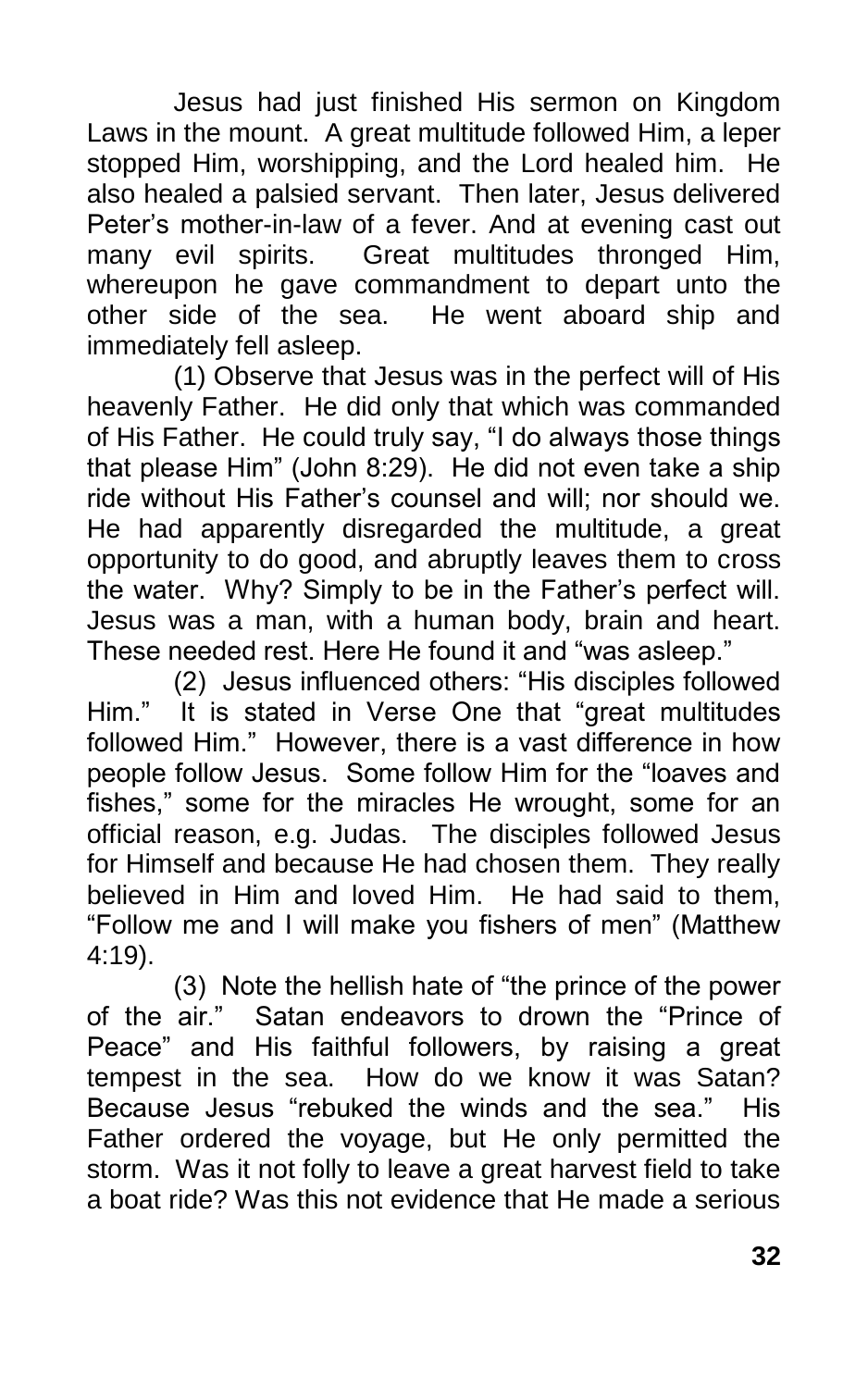mistake; and was it not added folly for the disciples to follow? Nay! Nay! The Father had spoken and Jesus understood His voice and obeyed. All were in the perfect will and plan of God, who even knew that the adversary would raise a tempest. Yes, Jesus' whole life was breasting tempests. And the entire life of all those who truly follow Him will be at times in the midst of tempests.

(4) Behold the confidence Jesus had in His Father's Word, and how safe He felt -- "asleep." And indeed, how very safe He was. We are always absolutely safe in our Father's will. We run no risks whatever. He assumes all responsibility of our care when we trust Him and follow His Son.

(5) Behold the wakefulness of unbelief. "the disciples came to Him and woke Him, saying: Lord, save us; we perish." They had not yet learned that His presence was salvation. They had not learned that Jesus rested in the bosom of His Father's will where Satan's rage could not molest Him. He would teach them this great lesson that, in the Father's will and in the Son's company, there is perfect safety even in the midst of a tossing tempest at sea. Did the Lord reprove them? No. he simply asked them the probing question: "Why are ye fearful, O ye of little faith?" Then He proved not only their safety, but also His authority and power over the disturbed elements and over His adversary. "He arose and rebuked the winds and the sea; and there was a great calm."

Be it remembered that Jesus is still on land and sea, and our safety is in following Him. He still has authority in heaven and upon earth. Angels and men and demons and elements are subject unto Him. Let us take shipping with Him, committing our all to His wisdom and oversight. Let us go ashore with Him, following close by Him.

(6) One more very fundamental truth. Jesus' committal of Himself to the ship and lying down to sleep, teaches us the place of utter helplessness which He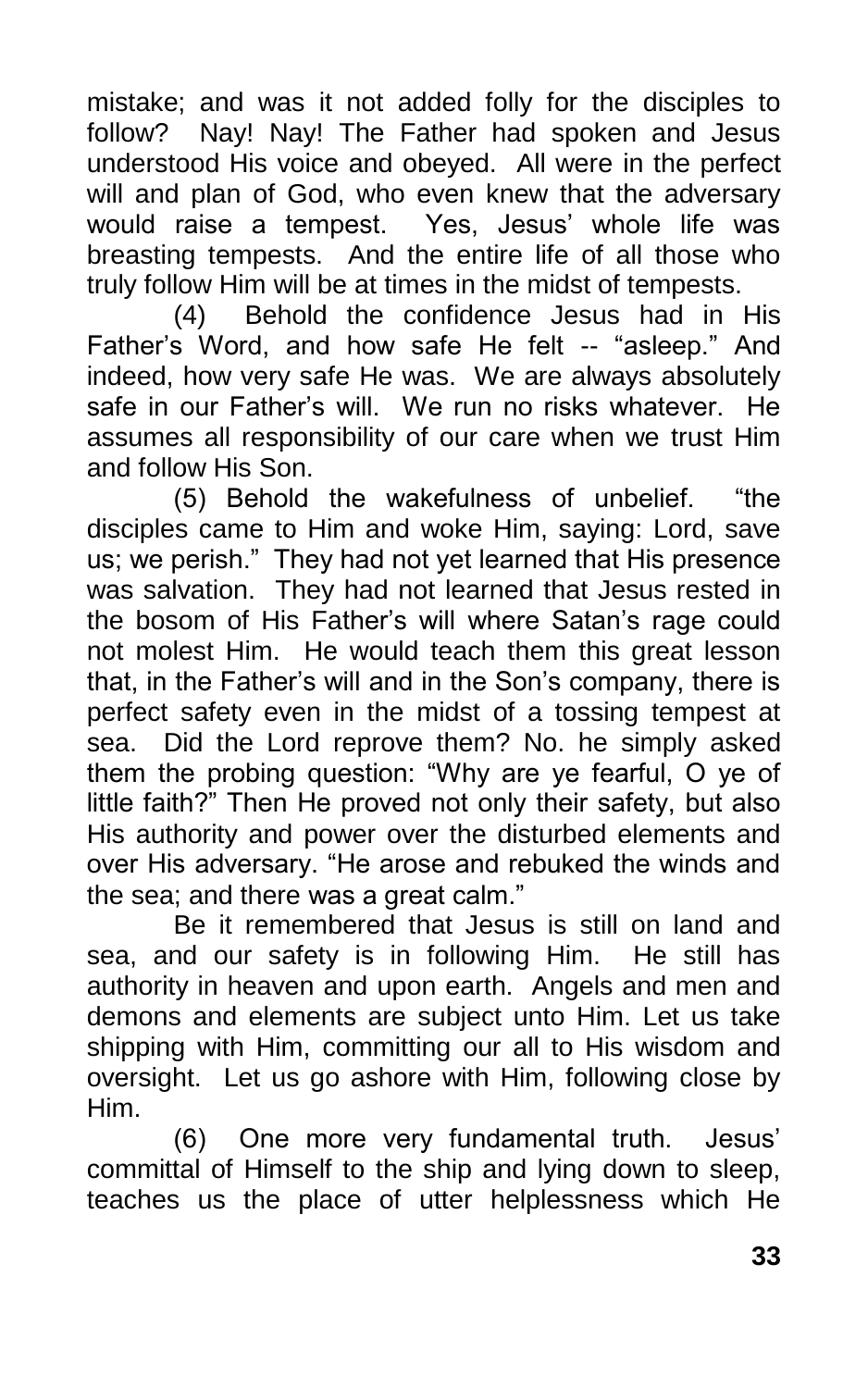maintained. He declared, "I can of myself do nothing" (John 5:19,30). Though He was the holy Son of God, the spotless Man of Nazareth, yet He acted not, nor spoke from Himself. It became easy for Him to trust His Father.

This valuable lesson, our Father would teach us. Few of us have yet really learned our own weakness and helplessness, and hence, have not yet learned to trust and rest in God. Most of us regret that we are weak, but Jesus chose that place, that His Father might be glorified in Him by meeting His every need -- of wisdom, guidance and power. Paul also gloried in his weaknesses and necessities (he did not feel sorry because of them), that the power of Christ, spread over him like a tent, might be manifest, and not his own power, or skill, or tact, or learning, or experience.

Christ was "crucified through weakness, yet he liveth by the power of God. For we also are weak in Him, but we shall live with Him by the power of God towards you" (II Corinthians 13:4).

Here in this utter helpless, dependent state, we are guaranteed the constant, minutest, warmest, all-sufficient care of the Eye that never sleeps and of the Hand that is never empty nor closed. "To this man will I look, to him that is poor and of a contrite spirit and trembleth at MY Word: (Isaiah 66:2).

(7) But how can I follow Jesus? How can I become weak? How can I be humble and contrite and tremble at God's Word? How can I learn to trust Him? Simply by definitely taking Christ for each and all of these things. You cannot be humble by setting your will to be so. You cannot be or do anything pleasing to God by setting your will to do so. But you can say, "Jesus, I take Thee for my wisdom. I take Thee for my humility. I take Thee for my weakness." Then, if Paul says, "We are weak in Him," then "I take Thee for my strength." Thus Christ Himself becomes your constant supply on land or sea, in tempest or calm, in sunshine or shade.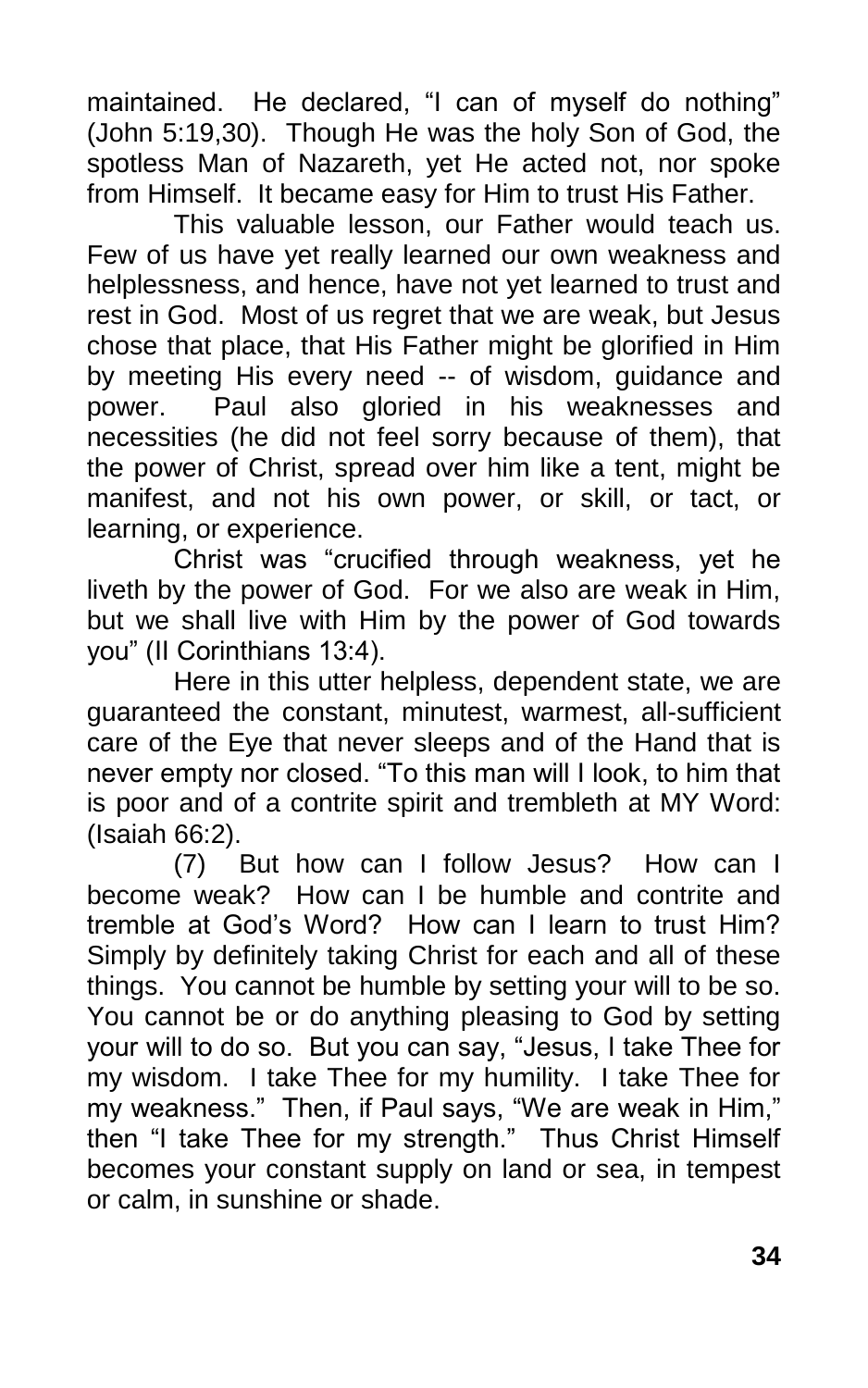Ed. Note: This article is reprinted from a February-March 1915 issue. No author's name is given, but the style of writing is definitely that of A.S. Copley.

**\* \* \* \* \* \* \* \* \* \***

A family was sitting at the dinner table when one of the children asked his father, "Dad, what do pro and con mean?" "Well," replied the father, "it's like this. Pro is your

convincing, unalterable argument, and con is the other fellow's contemptible drivel."

**\*\*\*\*\*\*\*\*\*\*\*\*\*\*\*\***

PAUL'S GOSPEL

# IN THE SONG OF SOLOMON

#### A. S. Mooneyhan

### Canticle Four - Christ The Prize

*"I sleep, but my heart waketh; it is the voice of my Beloved that knocketh, saying, Open to me, my sister, my love, my dove, my undefiled; for my head is filled with dew, and my locks with the drops of the night. I have put off my coat; how shall I put it on? I have washed my feet; how shall I defile them? My Beloved put his hand by the hole of the door, and my bowels were moved for him." (5:2-4)*

When we return to our various activities after a time of feasting and fellowship, we are confronted with everyday problems, even testing and trials. We feel as though we had been on the mountain top with the Lord, but now as if we are down in the valley without Him. It seems as if the Lord has withdrawn His Presence, and sometimes He does hide Himself from us that we might seek Him out.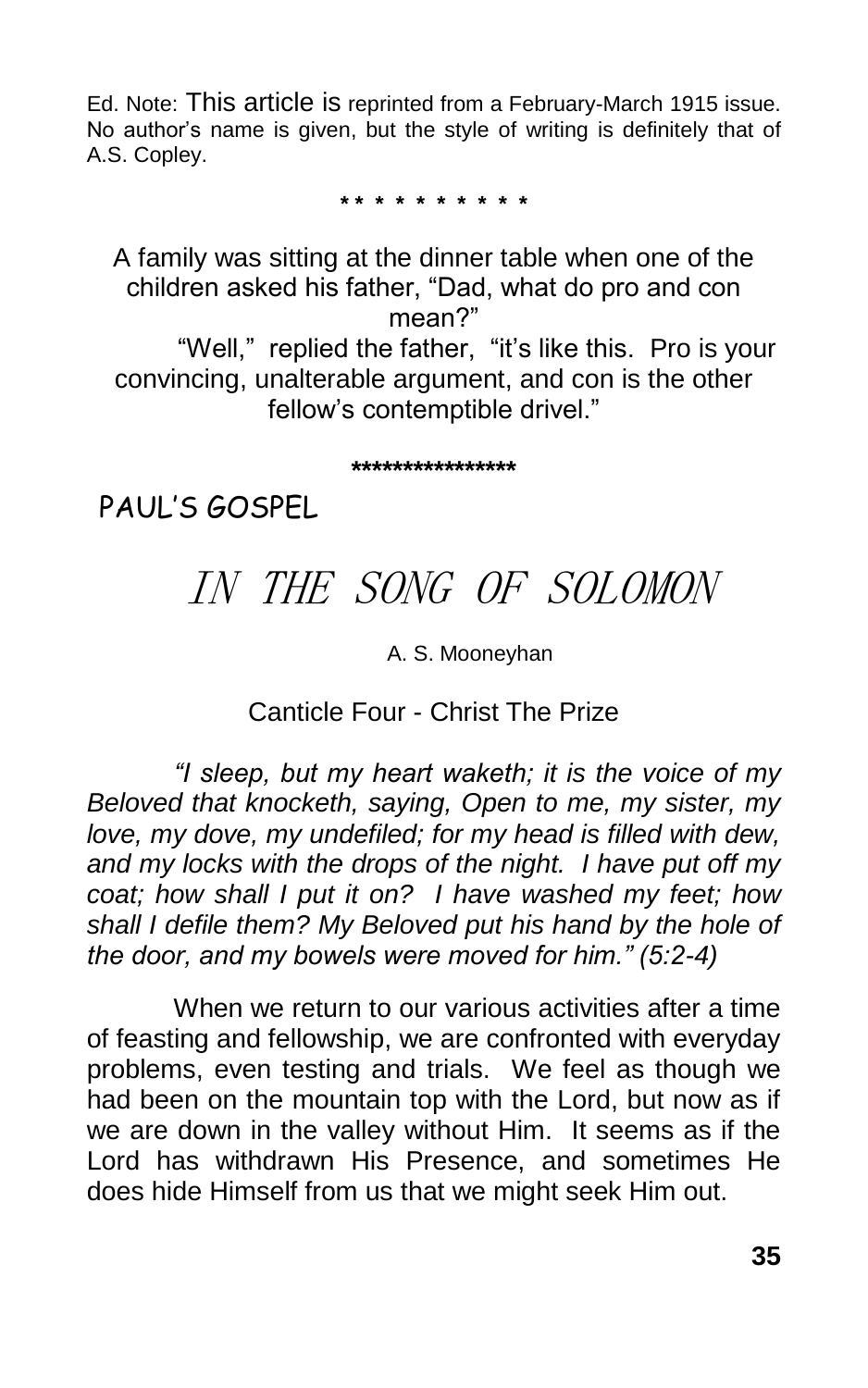This reminds us of the story of Samson when he slew a thousand men with the jawbone of an ass. That was one of the greatest victories of his life, but immediately after that victory, he felt that the Lord would let him die of thirst. Sometimes, after the greatest victory in our lives, and the sweetest time of fellowship, there comes temptation and suffering.

This chapter portrays the truth given in the epistle to the Philippians. The Ephesian truth especially shows the heavenly phase of our Christian life -- seated in the heavenlies. Philippians gives us the earthward side of our training -- running the race, meeting with trials, temptations and problems.

In this little portion, the Bridegroom comes seeking fellowship with her. He had withdrawn himself for a while. There is nothing said about how it happened. There is a sudden change, for He had gone away. Now, he returns seeking her fellowship. But, what does he find? She has been asleep, which always speaks of indifference, more or less. Then when she does finally rise to open the door, her fingers dropping with myrrh, her Beloved had withdrawn Himself. Myrrh always speaks of suffering, and she was occupied with her suffering. While He was gone it was night, and she fell into temptation through suffering. Probably it was the suffering which came because she had chosen this way for His sake. Although she is "a garden enclosed," yet the hedge had been let down. Satan knew that the Lord had a hedge around Job, or anything which was his. In Chapter One, this woman had become occupied with service and had neglected her fellowship with the Lord. In the end of Chapter Two, she had allowed the flesh to rob her of fellowship with him. Now, in Chapter Five, it was self-pity and self-occupation which caused her indifference to her lover. When He came seeking her fellowship, she did not respond until he was gone.

5:6-7. "I opened to my Beloved, but my Beloved had withdrawn himself, and was gone; my soul failed when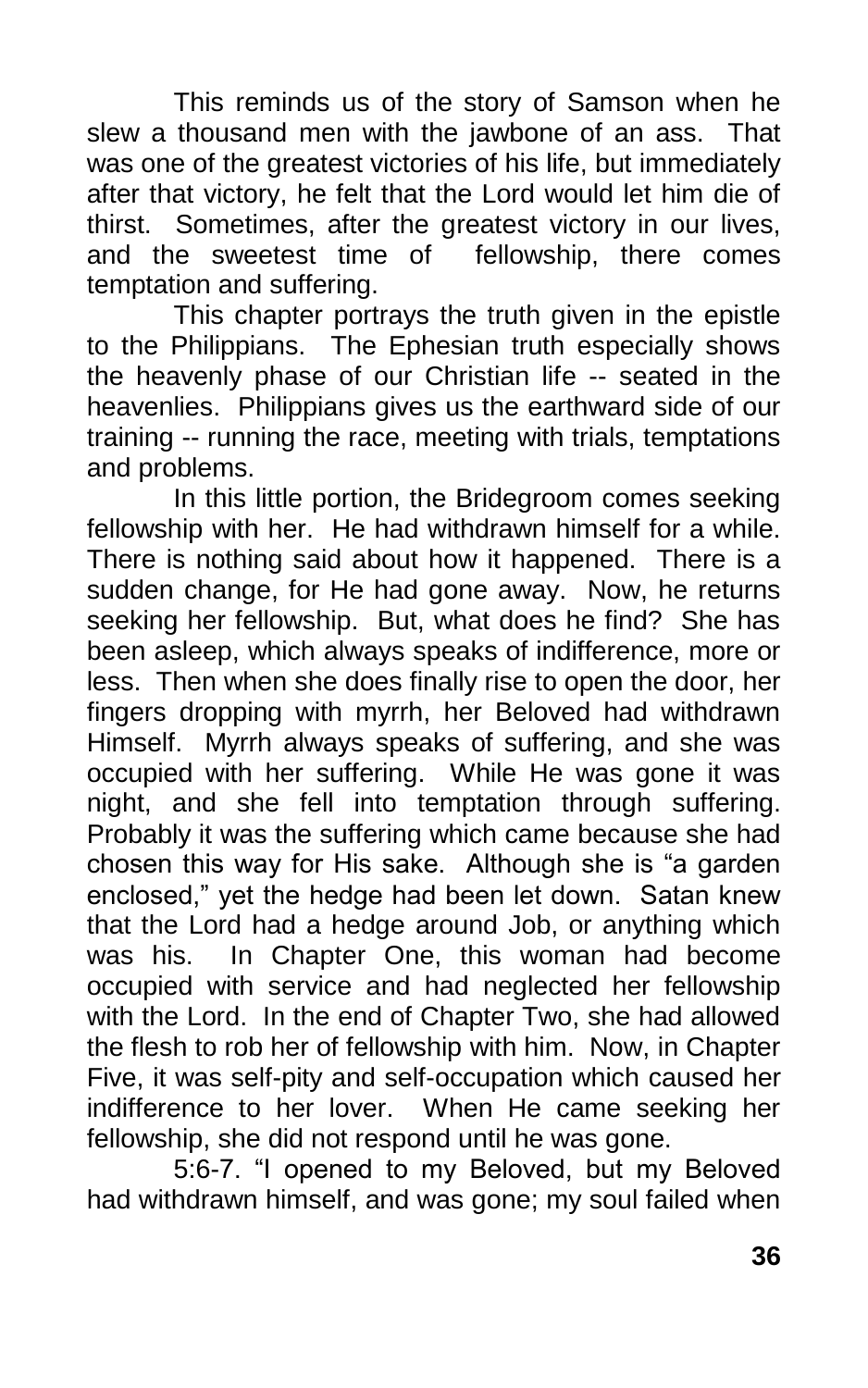he spoke: I sought him, but I could not find him: I called him, but he gave me no answer. The watchmen that went about the city found me, they smote me, they wounded me; the keepers of the walls took away my veil from me." Is not that a sad condition for one who aspires to be in the Bride company? I have talked to some that have at one time hoped to be in the Bride company, but they realize that they have lost fellowship with the Lord, and do not know how to have this fellowship restored. They go to meetings where the ministers know nothing of the Bridal truth, seeking to get back into that close place of communion and fellowship. Instead of receiving help from the "watchmen," the Shulamite was smitten and wounded by those from whom she should have received encouragement. The keepers of the walls symbolize sectarian leaders who rob the virgin saints of their separation unto the Lord.

If we expect to reign with Christ, we may expect to share His sufferings now. In the book of Philippians, in spite of the sufferings which Paul endured through his imprisonment, his triumph and victory over these trails are astounding. Instead of bewailing the fact that he was in prison and not permitted to proclaim the Gospel as he had hoped to do when he came to Rome, he wrote a letter of encouragement to the saints in Philippi, saying "the things which happened unto me have fallen out rather unto the furtherance of the Gospel." - 1:12. Nothing could daunt this soldier of the Cross. We should not be surprised when we are called into his suffering way, for it is written, "For unto you it is given in the behalf of Christ, not only to believe on Him, but also to suffer for His sake" - 1:29.

In Philippians Two. We have the example of Christ who willingly gave up His position of equality with God and took upon Himself the form of flesh and the place of a servant, for the purpose of shedding His blood on the Cross for sinful humanity. "Therefore God also hath highly exalted Him" 2:9, and all who believe on Jesus Christ are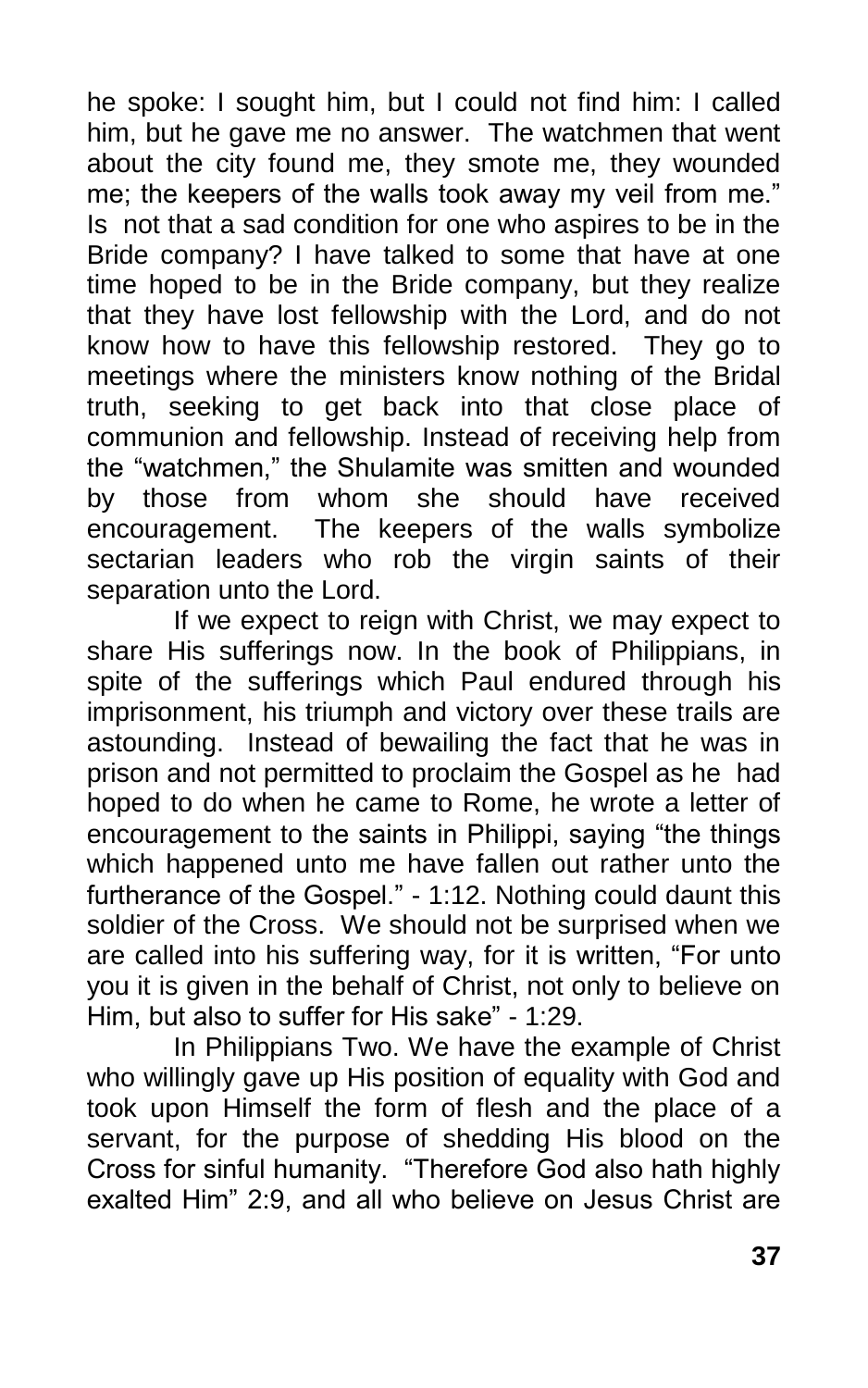exalted with Him. His righteousness has been accredited to us who believe. Therefore, Paul could say, "Let this mind be in you, which was also in Christ Jesus." We are to take a humble place and be subject to the will of God in all things as Christ was, even the sufferings to which we are appointed.

In spite of the fact that Paul had suffered the loss of all things for Christ's sake, he expressed his deep longing in Philippians 3:10, "That I may know Him, and the power of His resurrection, and the fellowship of His sufferings, being make conformable unto His death." It may surprise us to read Paul's words in Verses 12-14 in which he acknowledges that he had not yet won the Prize, but he was still running the race to win Christ. He is our example in his willingness to suffer, and in his untiring zeal to so run that he might win.

In Philippians 4:13, Paul's unconquerable spirit exclaims: "I can do all things through Christ which strengthens me." We have access to this same inexhaustible supply of enduring ability, because Christ is our life and our strength. This pattern racer also states: "Those things, which ye have both learned and received and heard, and seen in me, do: and the God of peace shall be with you" - 4:9. There is no shortcut to the goal. We must run the race as the Apostle Paul did. And, if we will follow his example as he urges us to do, we too, shall win the Prize, Christ Jesus.

5:8. "I charge you, O daughters of Jerusalem, if ye find my Beloved, that ye tell him that I am sick of love." This courtship began with the express longing of this woman for Christ. It was the attitude of her heart toward Him which brought her to His attention. It was His constant love and tenderness which drew her away from every other interest. In 2:5, when she was in sweet communion with Him, she had said, "I am sick of love." In that case she was saturated with love, but in this verse, her lovesickness was because of the loss of her Lover. This loss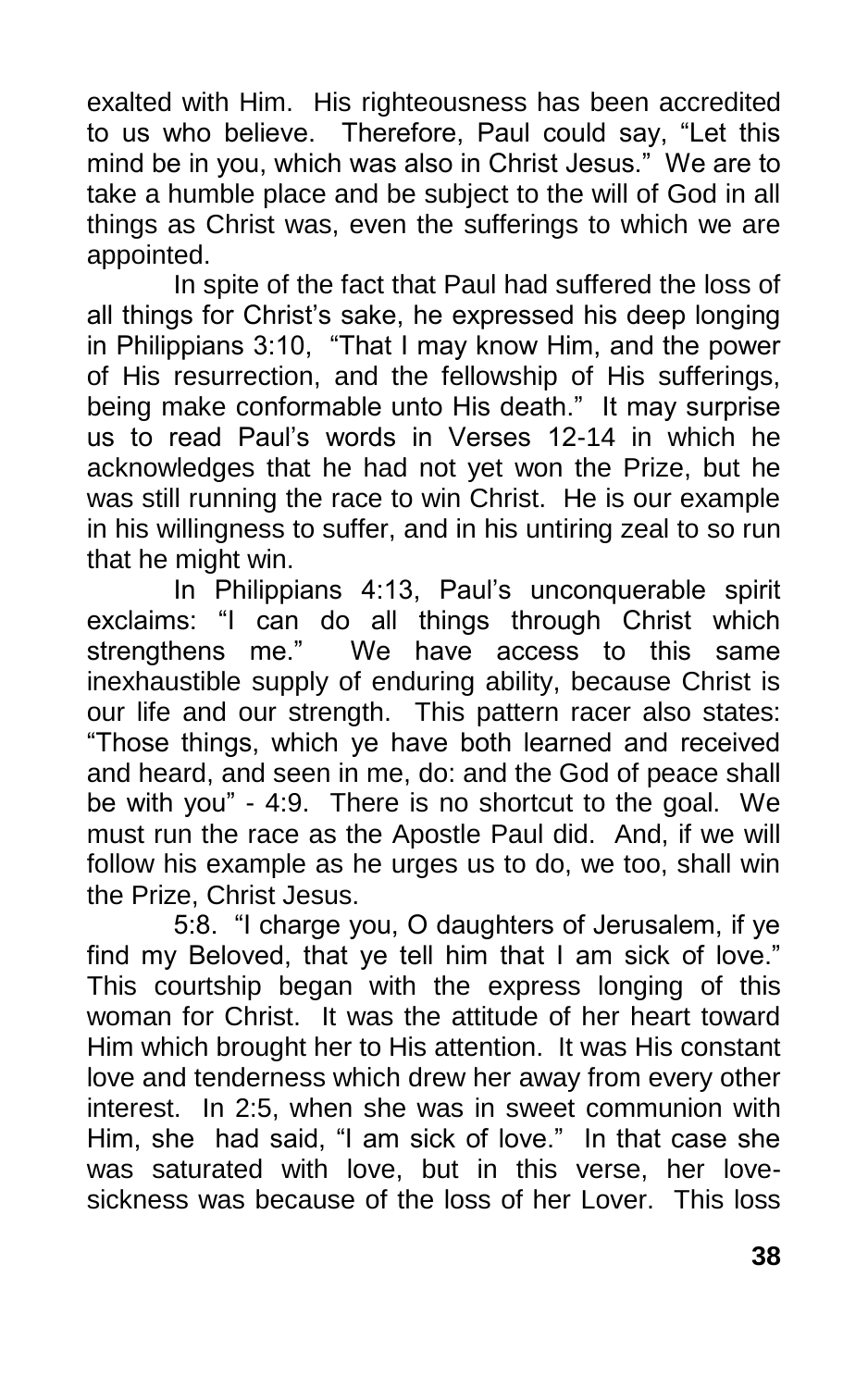caused her to implore the daughters of Jerusalem to make known her forlorn condition to her Beloved.

5:9. "What is thy Beloved more than another beloved, O thou fairest among women? What is thy Beloved more than another beloved, that thou dost so charge us?" Many Christians know nothing of the intimate relationship of Bridal saints with the Lord. Some know Him only as the King. The saints represented by the daughters of Jerusalem will be guests at the wedding, and are friends of the Bridegroom. Other saints know Christ as the Master. These are pictured by Martha. They will be servants at the wedding in the air. But to the Bride, Christ is her Beloved. Her answer to the question is given in Verses 10-16.

(To Be Continued)

## The Eternal God

Before the hills appeared, Or rivers and the seas, Before the clouds were formed To ride on gentle breeze; Before a man was born, Or any living thing; Before the rain or snow Or flowers in the spring; And ere the paths of earth By mortal men were trod: Before it all there was The great eternal God.

When everything on earth Decays and disappears, As darkness of the night Dissolves when daylight nears; When stars no longer shine And heavens pass away; When time shall be no more— No longer night and day;